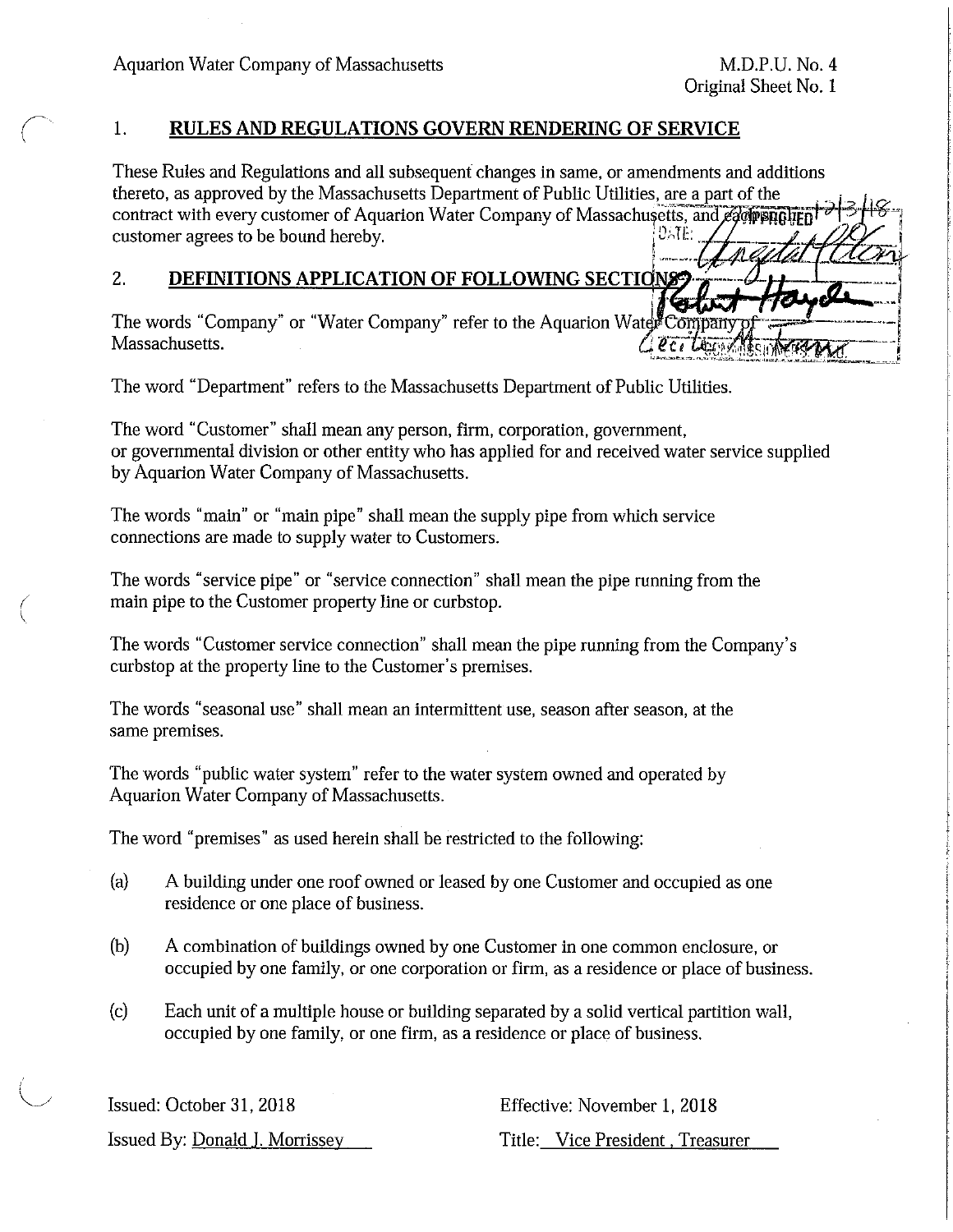(d) A building owned by one Customer having a number of apartments, offices, or lofts, which are rented to tenants, using in common one hall and one or more means of entrance.

# 3. **APPLICATION FOR WATER SERVICE**

- (a) Application for water service through an existing street service connection shall be made to the Company by the owner of the premises to be supplied, or his duly authorized representative. Customers wishing to establish an account in the name of an LLC must provide a guarantor to insure payment on the account.
- (b) No agreement will be entered into by the Company with an applicant until all arrears and charges due by the applicant at any premises now or heretofore occupied by him shall have been paid. A payment plan on overdue charges can be arranged if so desired.
- (c) For billing purposes, tenants at non-residential premises, when the tenant is supplied by a separate service connection and meter, may also make application for water service through an existing street service connection and may pay the charges for water service or any other charge that may accrue.
- (d) The property owner will be required to contract for water service furnished to premises when more than one tenant is supplied by one service connection and meter or where the tenants are changing more than twice a year.
- (e) Any change in the identity of the contracting Customer at any premises will require a new application and the Company may, after reasonable notice, discontinue the water service until such new application has been made and accepted.

# 4. **APPLICATION FOR NEW WATER SERVICE CONNECTION**

- (a) The Company shall furnish, install, own and maintain all new service connections, meters and meter installations (excluding the plumbing required for the meter installation), provided the costs of excavation, backfill, and removal, and replacement of paving, walks, curbs, etc., including the hiring of traffic control personnel, and obtaining the street opening permits, necessarily incurred in respect to new services, shall be borne by the Customer or other applicant for service. For replacement of existing water service connections, the Company shall bear all costs.
- (b) Unless exempted pursuant to this Rule 4 (b), all applicants for construction of new water service connections after the effective date hereof are subject to the requirements of any water conservation, water balance, water demand management, or water supply management plan or program

(

Issued: October 31, 2018 Effective: November 1, 2018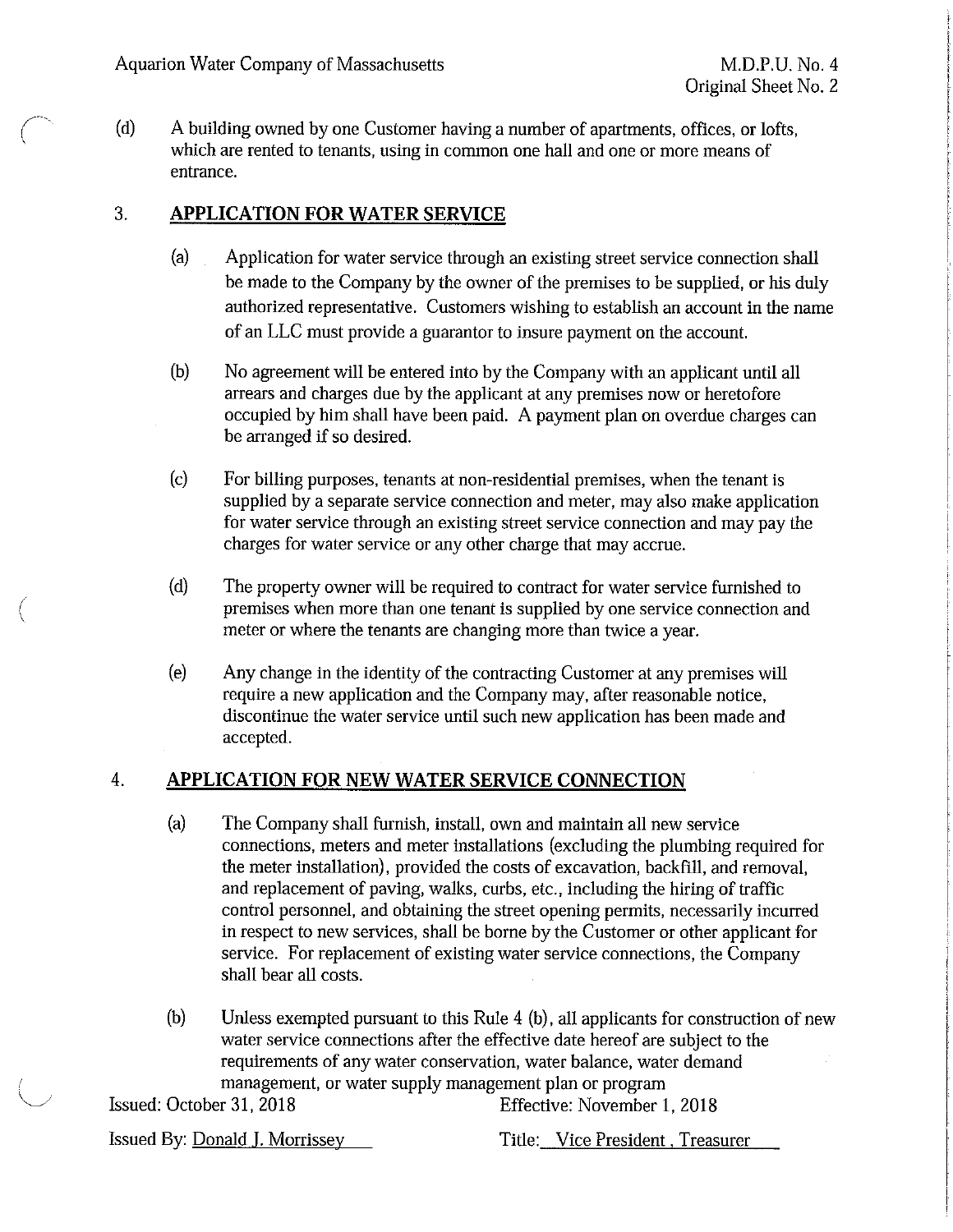( '

 $\left(\right)$ 

implemented by the Company (generally referred to as the "Water Balance Program"). Activation of any connection to the Company's water system, including new water service connections, will not occur until the applicant has satisfied all requirements of the Water Balance Program, excluding that necessary for testing purposes, then in force and applicable.

The requirements of this Rule 4 (b) shall apply to each applicant for water service requiring construction of a new water service connection, or expansion of an existing connection, except an individual single family 3-bedroom (or less) residential dwelling (housing unit) and except any private fire service connection, private hydrant or public fire hydrant service connections. Any residential subdivision or residential housing project greater than one single family dwelling, being developed (or having the potential to be developed) in phases, or as part of a common plan of development, shall be treated as a single project for purposes of determining the number of dwelling units.

(c) Unless exempted pursuant to this Rule 4 (c), all new, temporary, and existing Customers expanding demand for water service as a result of construction or other change of use resulting in an increase in water service demand of 100,000 gallons or more per year are subject to the requirements of the Water Balance Program, to the extent then in force and applicable. Failure to satisfy all applicable requirements of the Water Balance Program will constitute grounds for discontinuance of water service to non-residential Customers as provided in Rule  $17(b)(6)$ .

The requirements of this Rule 4 (c) shall apply to all water service connections, excluding any private fire service connection and/or any construction or change of use project authorized under a valid building/plumbing permit issued prior to the effective date hereof. Existing water service connections that have not recorded metered consumption within 24 months of any request for re-activation of service shall be deemed a new service connection under the Water Balance Program.

- (d) Only the Company, or its designated representative, shall make any/all connections to its mains and the Company shall have the authority to specify the size, type, and quality of all materials entering into the street service connection.
- (e) As used herein, street service connection means the service pipe from the main to the property line of the premises to be serviced, including the corporation cock, curb stop valve, and curb box, and shall be laid at a right angle to the main; and shall not cross intervening properties, and will be furnished and installed by, and shall remain the property of the Company, and under its sole control and jurisdiction.

Issued: October 31, 2018 Issued By: Donald I. Morrissey Effective: November 1, 2018 Title: Vice President . Treasurer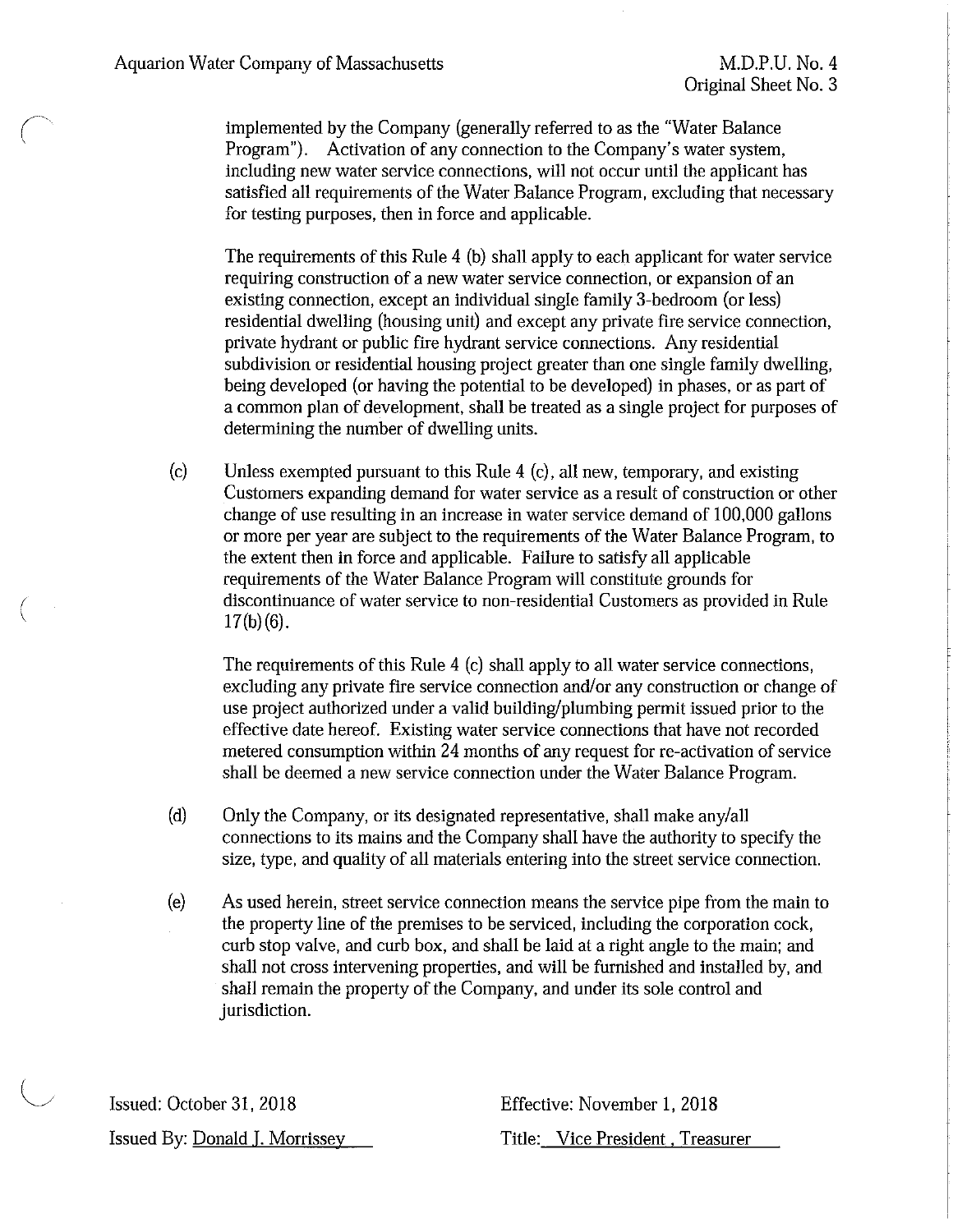### Aquarion Water Company of Massachusetts M.D.P.U. No. 4

(  $\overline{\phantom{a}}$ 

(

- (f) Where a street service connection is already laid to the property line, the Customer shall connect with the street service connection as laid. Connections must be made in accordance with all other Company Rules and Regulations. Water Service will not be turned on until such time as a meter is set in accordance with the Company's Rules and Regulations.
- (g) . The curb box shall be set at or near the curb or property line and shall be kept and made accessible to the Company by the Customer by at all times.
- (h) New street service connections shall not be laid during the months of November, December, January, February and March, except at the discretion of the Company.
- (i) The street service connection from the main to the property line will be maintained by the Company at its expense.
- G) The Company shall in no event, instance, or circumstance be responsible for maintenance of or for damage done by water escaping from the Customer's service connection or any other pipe and fixture(s) on the outlet side of the Company's curb stop valve. Customers assume all responsibility and liability for the water service line from the curb stop valve to their premise.

#### *5.*  **CUSTOMER'S SERVICE PIPES - EXISTING STREET SERVICE CONNECTION**

- (a) The Company shall have the authority to specify the size, type, and quality of the materials which shall be laid between the property line and structures on the premises to be supplied.
- (b) The service pipe from the property line and/or curb stop valve to the place of consumption shall be furnished and installed by the Customer at their sole expense and risk. Any and all repairs, maintenance, or replacement necessary on the Customer's service pipe or any pipe or fixture in or upon the Customer's premises shall be performed by the Customer at their sole expense and risk. The Customer shall promptly notify the Company of any leak, defect or damage affecting the service pipe between the property line and the point where metered. Existing Customer-owned service lines that are non-conforming with these Rules and Regulations may be repaired but not replaced until brought up to current standards at the Customer's expense.
- (c) The Customer's service pipe and all connections and fixtures attached thereto shall be subject to the inspection and approval of the Company before the water will be turned on.

Issued: October 31, 2018 Issued By: Donald J. Morrissey Effective: November 1, 2018 Title: Vice President , Treasurer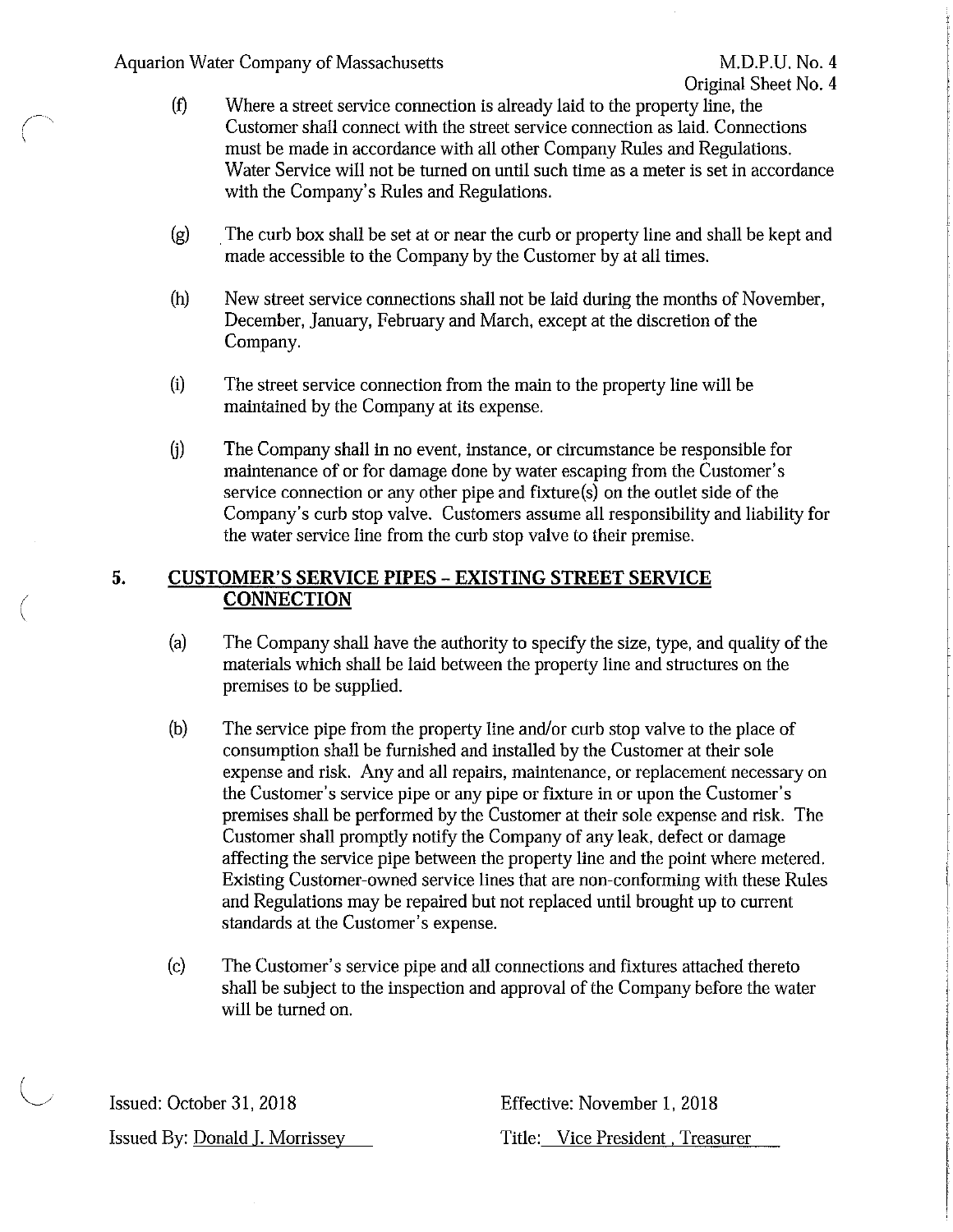## Aquarion Water Company of Massachusetts M.D.P.U. No. 4

 $\sqrt{2}$ \

(

- (d) The service pipe shall be laid at all points at least four and one-half feet below the surface of the ground and shall be placed on firm and continuous sand or gravel (not ledge) so as to give unyielding and permanent support, and shall be installed in a trench at least ten feet in a horizontal direction from any sewer line, septic tank or leaching field and at least five feet from any other buried line or conduit. The trench shall be backfilled with clean sand or gravel, which excludes pavement, rock, cobbles, boulders, organic matter, or any deleterious material. Any vertical crossings shall be at least two feet and any sewer lines must be under the water line. Existing or future crossings, public or private, must be made known to the Company. Exceptions may be granted in writing by the Company after approval of other agencies as required.
- (e) The Customer shall make all changes in their portion of the service pipe required on account of changes of grade, relocation of mains or other causes.
- (f) No fixture shall be attached to or any branch line or connection shall be made to the service pipe between the meter and the street main.
- (g) Each premise shall be supplied through a separate service connection to the Company's water main, curb stop valve, curb box and meter. Should the property have multiple units that are separated by a vertical firewall, and each has a separate service connection to the Company's water main, a curb stop valve, curb box, and meter for each unit, then the tenant can apply to the Company to put the water account into their name. If there are multiple tenants off one service connection and meter, then the premise owner is solely responsible for all water used on and in said buildings or premises. Separate connection fees are associated with each individual connection, regardless if only one building or premises is served.

# **6. SPECIAL APPLICATIONS FOR WATER SERVICE**

- (a) Water for transient, temporary, or special purposes must be specially applied for, and are applicable to the Water Balance Program.
- (b) Whenever a street service connection is made to the mains for temporary service, or for building or construction purposes, the applicant will bear the entire cost and expense of installing and maintaining such service. The meter must be housed in a secure, heated, and weather protected location after the curb stop valve and the Customer shall bear the entire cost and expense of eliminating such service (if required) when temporary usage has terminated. The applicant will be liable for the amount of water used in accordance with the schedule of rates of the Company.

Issued: October 31, 2018 Issued By: Donald I. Morrissey

Title: Vice President . Treasurer

Effective: November 1, 2018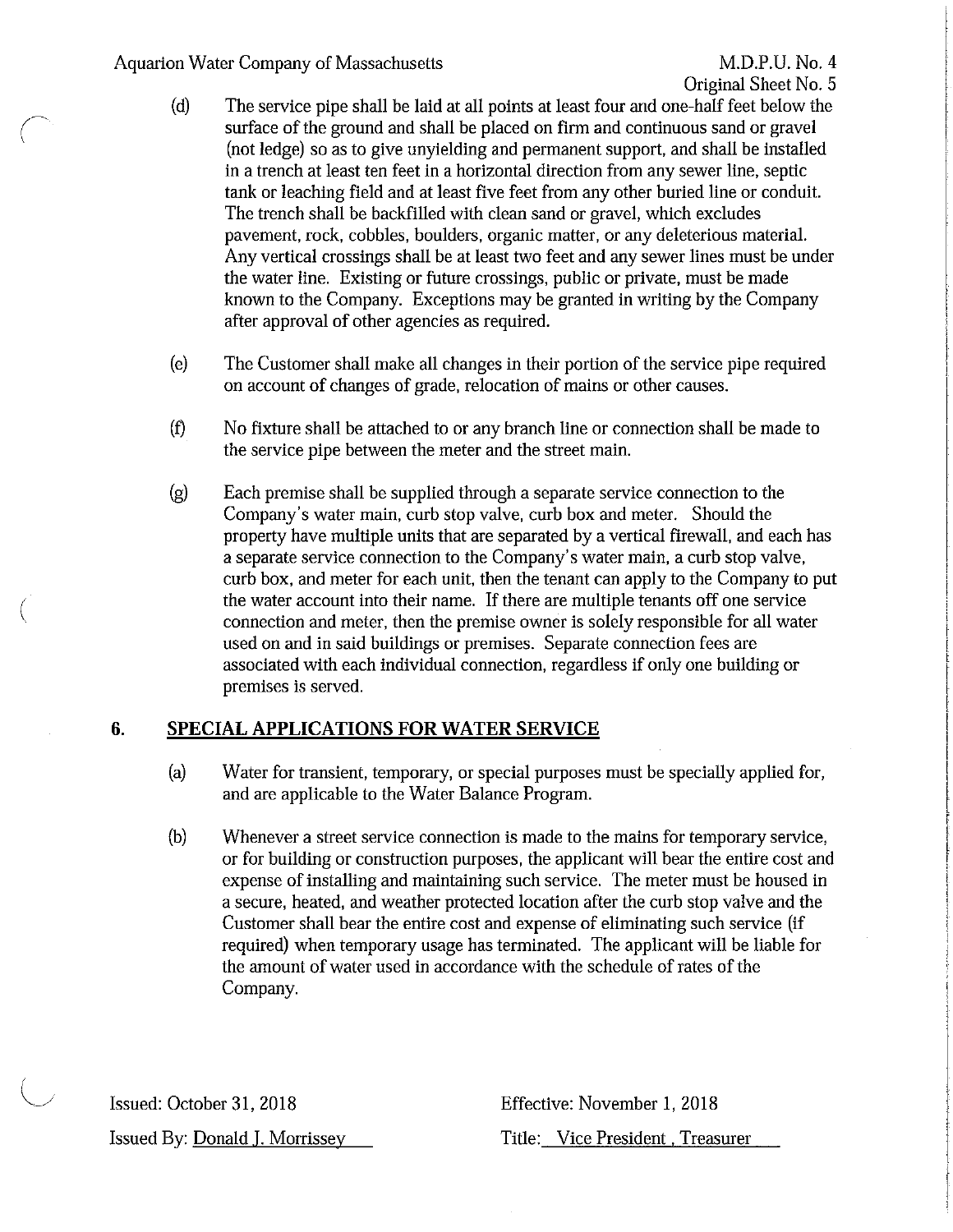(  $\setminus$ 

(

## **7. CUSTOMER'S LIABILITY FOR CHARGES**

(a) A Customer who has made application for water service to any premises shall be held liable for all water service furnished to such premises until such time as the Customer properly notifies the Company to discontinue the service for his account and a final meter reading is obtained. For those premises with remote reading meters, both the inside meter and remote meter reading device on the outside of premises must be read.

## **8. BASIC SERVICE CHARGES**

- (a) The quarterly minimum charge for annual (year-round) Customers shall be payable in arrears.
- (b) The annual minimum charge for Seasonal Customers may be required in advance before the water will be turned on.

## **9. METERED SERVICE: LOCATION OF METERS**

The Company shall determine the location of meters; all meters must be installed at the time the service is connected to the main. Meters will be furnished, installed and removed by the Company and shall remain its property.

(a) **Single Family Residential Construction.** Unless otherwise approved by the Company, all meters must be installed in a Company approved meter pit located at the property line. Any requests for an exception, to install an inside meter, must be approved by the Company prior to the service being connected to the main. Meters installed inside a building must be installed in a suitable location which will provide adequate protection against freezing or other damage and ready access for testing and reading. Each inside meter setting must be located where the Service Line enters the building in a horizontal position not less than 18" or more than 36" above the floor.

### (b) **Multi Family Residential Construction.**

For all multi-family construction one service connection to the main, one curb stop valve, box and meter are required. The Company will size the service, based on engineering specifications, to insure proper service to each living unit. The Company will allow the following meter installation methods:

> **Inside Meter Installation.** For meters installed inside of the premise, a separate meter room with outside access and key must be provided to the Company. Each individual meter must be installed with a locking style meter horn as approved by the Company. All meters must be installed in a suitable location which will provide adequate protection against freezing or other damage. Each inside meter setting must be located where the

| Issued: October 31, 2018       | Effective: November 1, 2018      |
|--------------------------------|----------------------------------|
| Issued By: Donald J. Morrissey | Title: Vice President, Treasurer |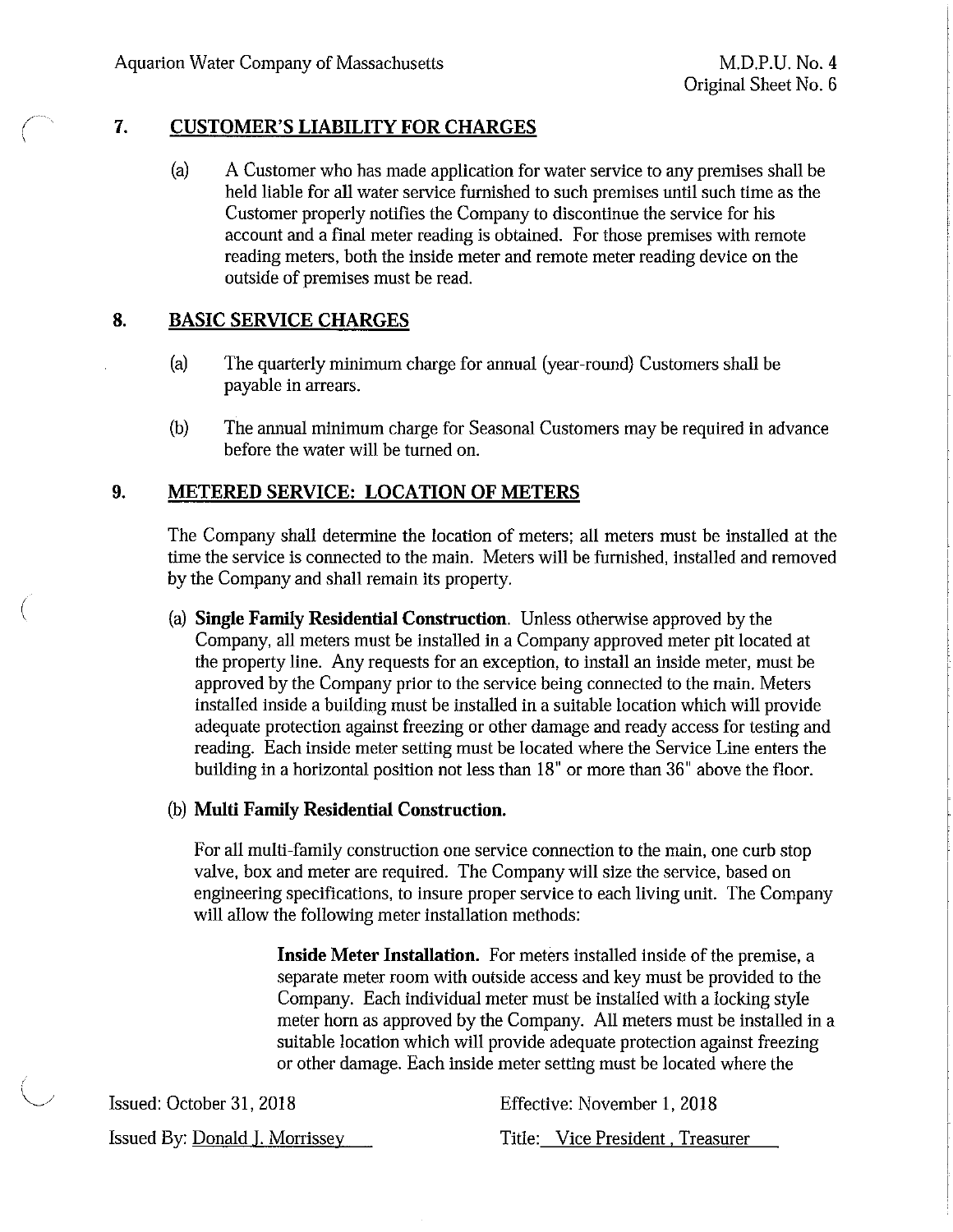$\left( \begin{array}{c} \lambda \end{array} \right)$ 

(  $\backslash$  Service Line enters the building in a horizontal position not less than 18" or more than 36" above the floor.

**Outside Meter Installation.** All meters installed outside of the premises must be installed in a Company approved meter pit.

When it is determined by the Company that the required meter size is greater than 2", the Customer will be required to install the meter with an inside meter setting in order to comply with applicable Confined Space Regulations.

### (c) **Commercial Construction.**

For commercial construction, the following criteria will apply:

**Inside Meter Installation.** For meters installed inside of the premise, a separate meter room with outside access and key must be provided to the Company. All meters must be installed in a suitable location which will provide adequate protection against freezing or other damage. Each inside meter setting must be located where the Service Line enters the building in a horizontal position not less than 18" or more than 36" above the floor.

**Outside Meter Installation.** All meters installed outside of the premises must be installed in a Company approved meter pit.

When it is determined by the Company that the required meter size is greater than 2", the Customer will be required to install the meter with an inside meter setting only in order to comply with applicable Confined Space Regulations.

- (d) **Industrial Construction.** For industrial construction, meters must be installed inside of the building in a separate meter room with outside access and key must be provided to the Company. All meters must be installed in a suitable location which will provide adequate protection against freezing or other damage. Each inside meter setting must be located where the Service Line enters the building in a horizontal position not less than 18" or more than 36" above the floor.
- (e) **Service Reuse.** In the event that an existing service connection and meter is to be reused due to a change in the original use of the property, the Customer must apply to the Company for approval. The Company will evaluate the change in use and apply the appropriate metering and Water Balance Program requirements.
- (f) If the Company determines that no suitable inside location can be made available, or if there is no existing structure to provide said suitable location at the time that the service connection to the main is installed, it will require that the meter be installed

| Issued: October 31, 2018              | Effective: November 1, 2018      |
|---------------------------------------|----------------------------------|
| <b>Issued By: Donald J. Morrissey</b> | Title: Vice President, Treasurer |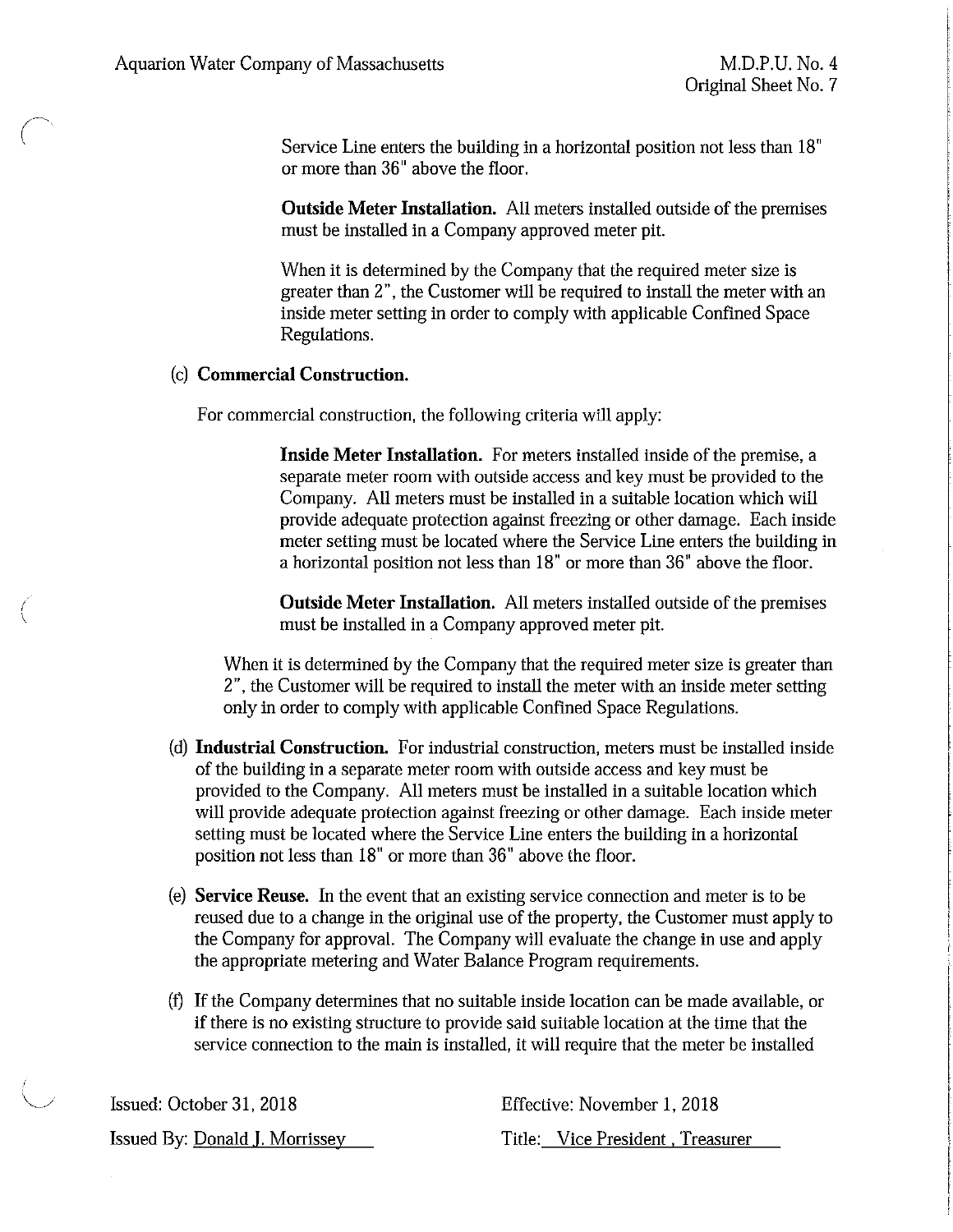~~  $\left($ 

(  $\overline{\phantom{a}}$  outside in a Meter Vault or a Company-approved above-ground enclosure, located and built in accordance with the Company's specifications at the Customer's expense.

- $(g)$  When a Premise is supplied by a Service Line judged by the Company to be unusually long, over 100 feet, the meter shall be installed outside in a Meter Vault or a Company-approved above-ground enclosure, located and built in accordance with the Company's specifications at the Customer's expense.
- (h) If it is determined that more than one existing building, apartment, or premises is supplied through a single service pipe, any violation of the Rules and Regulations of the Company with reference to either or any of the said buildings or premises shall be deemed a violation as to all and the water service shall be discontinued after the properties have been posted for at least 30 days and reasonable opportunity allowed for each building or premises to attach their service pipes to a separate service connection, curb stop valve, curb box and meter which will be installed by the Company at the expense of the Customer.
- (i) Any repairs, maintenance, or replacement necessary on the Customer's service pipe or any pipe or fixture in or upon the Customer's premises shall be performed by the Customer at their sole expense and risk.
- (i) Existing Customer-owned service lines that are non-conforming with these Rules and Regulations may be repaired but not replaced until brought up to current standards at the Customer's expense.

#### **10. PLUMBING MUST BE APPROVED BY COMPANY**

(a) All plumbing work in connection with the Company's water mains or appurtenances shall be subject to the inspection and approval by the Company, and no underground work shall be covered up until inspected and approved by the Company. Whenever the Company determines that a job of plumbing is obviously defective, although not in direct violation of these rules and regulations, the Company will insist upon its being corrected, at the Customer's expense, before the water will be turned on.

# **11. CROSS CONNECTIONS NOT ALLOWED**

- (a) No pipe or fixture connected with the mains of the Company shall be connected with pipes or fixtures supplied with water from any other source unless specifically approved by the Department of Public Health of The Commonwealth of Massachusetts.
- (b) Piping systems supplying swimming pools or tanks in which water might become polluted, shall be so arranged as to preclude water from reentering the water

| Issued: October 31, 2018       | Effective: November 1, 2018      |
|--------------------------------|----------------------------------|
| Issued By: Donald J. Morrissey | Title: Vice President, Treasurer |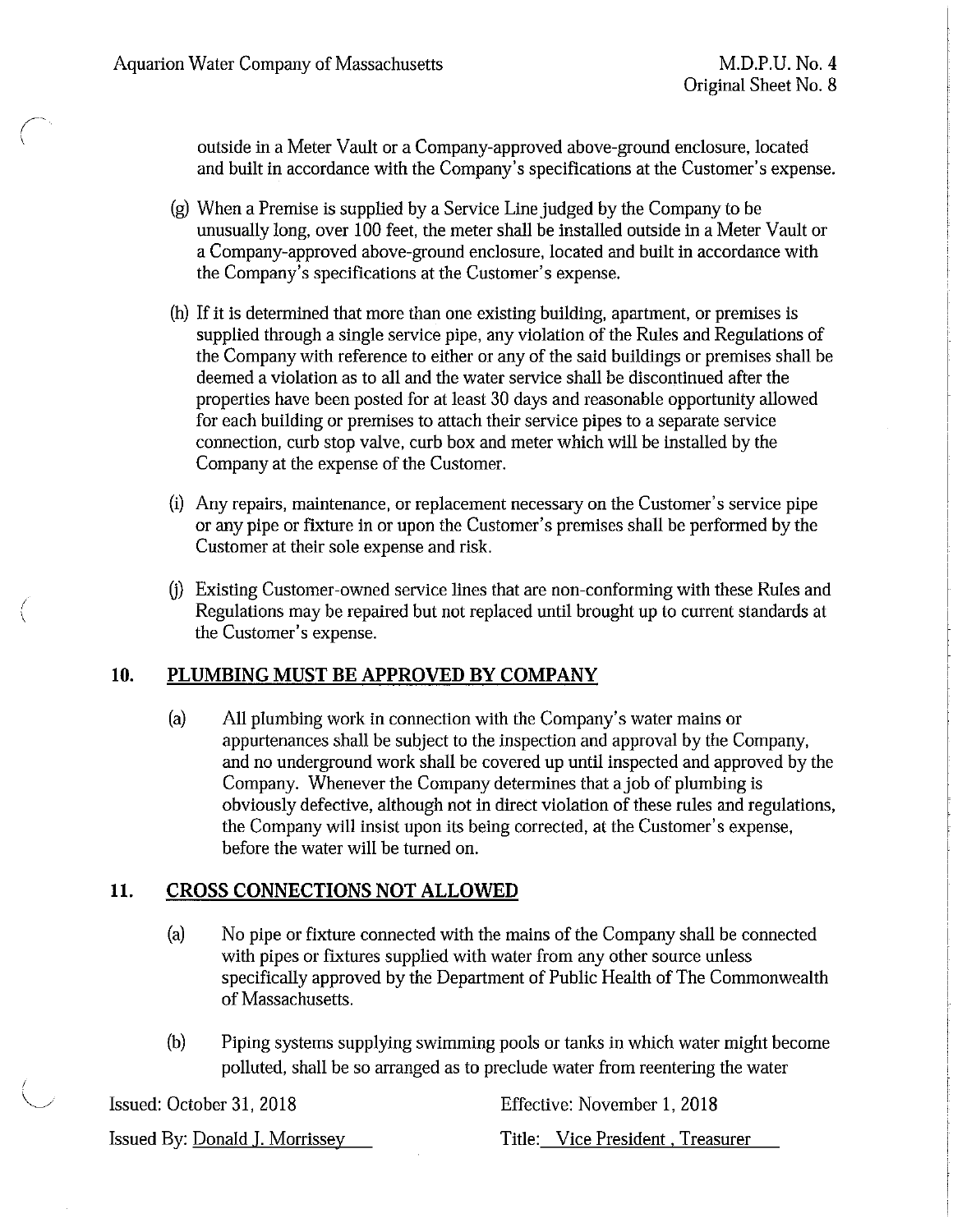distribution system by siphonage or other means. These installations shall in each case be approved by the Company.

- (c) Fire pumps and booster pumps of any nature may be connected only after approval of the Company and shall be constructed in such a manner to prevent cross connections and vacuum. Owner and operators of such equipment are liable for any and all damages to the Company property or other Customer's property during such operation.
- (d) The plumbing on all premises supplied from the Company's water system shall conform to the Commonwealth of Massachusetts plumbing codes, the Sanitary Code of the Town(s) where political subdivision is located, and/or regulations specified by the Department of Public Health.

## **12. DAMAGE TO METERS**

(

- (a) Meters will be maintained by the Company at its expense insofar as ordinary wear is concerned. However, the Customer shall be responsible for the meter installed at a Customer premise indoors or in a meter pit and shall provide for proper protection of the meter against freezing, damage by hot water, and damage or loss by any other means. The repair of damaged meters shall be done by the Company, and the Customer shall assume the costs of such repairs, or if necessary, the replacement of the meter.
- (b) The Customer shall promptly notify the Company of any damage to the meter or its connections. The Customer shall permit no one who is not an agent of the Company or otherwise lawfully authorized to do so, to remove, inspect or tamper with the meter or other property of the Company.

## **13. MULTIPLE METERS (CONJUNCTIVE BILLING)**

When a Premise is provided Service by more than one meter, the water charge will be calculated at the rate applicable to the total combined water use shown by all the meters serving the Premises, except that the minimum charge will be applicable to each meter.

# **14. METER TESTS AND TEST FEES**

- (a) All meters are tested for accuracy before initial installation at a new premise and are also subjected to periodic tests. The Company may at any time remove any meter for routine tests, repairs, or replacement and may, at its option and expense, test any meter when the Company has reason to believe that it is registering inaccurately.
- (b) A Non-Residental Customer's refusal or failure to permit the Company to install, inspect, or replace a meter at the premises being served shall be evidenced by a Non-

| Issued: October 31, 2018       | Effective: November 1, 2018      |
|--------------------------------|----------------------------------|
| Issued By: Donald J. Morrissey | Title: Vice President, Treasurer |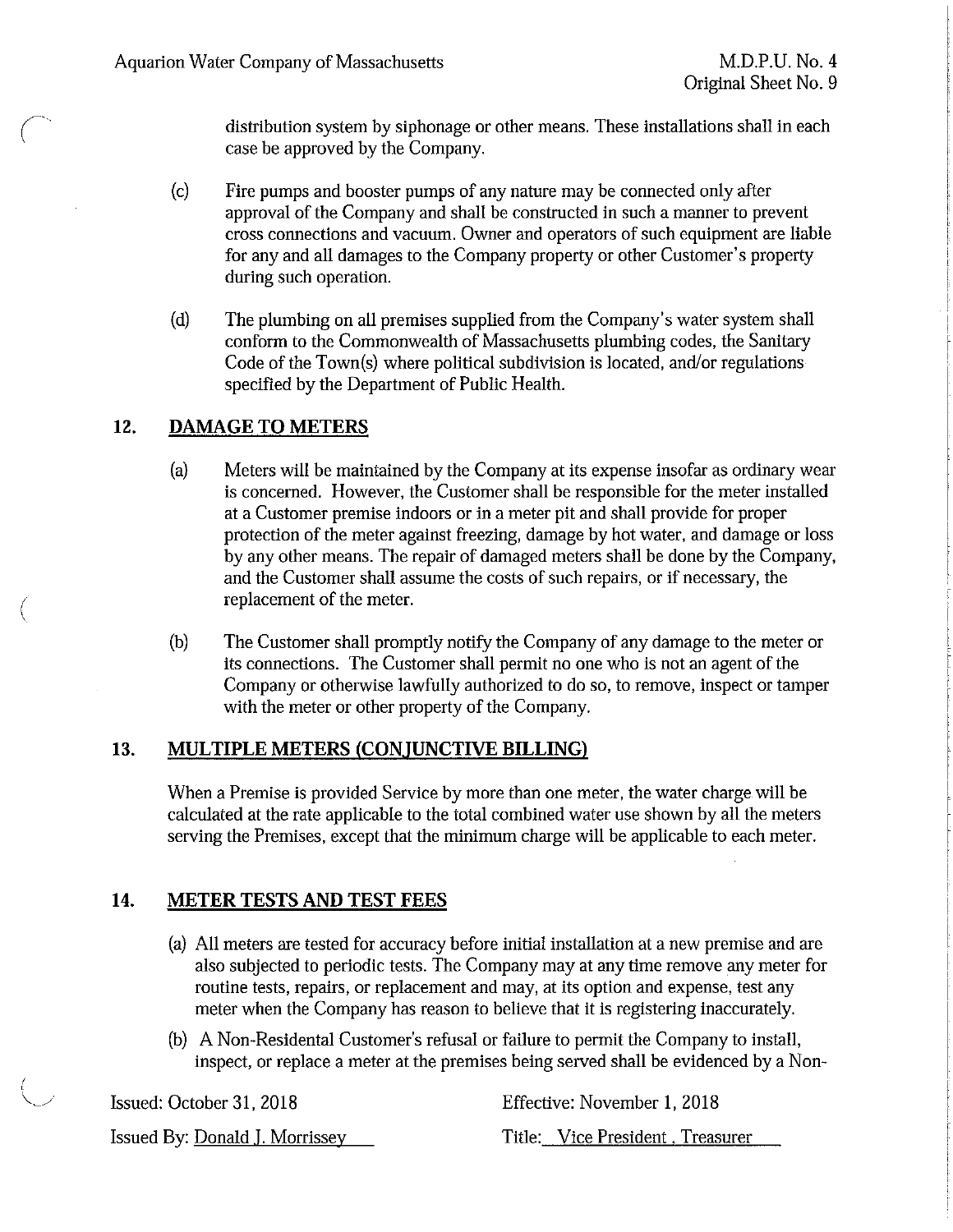residential Customer's failure upon written request of the Company to schedule an appointment for meter installation, or by the Non- Residential Customer's failure, to keep a scheduled installation, inspection, or meter change appointment. Customers shall have at least fourteen (14) days following receipt of a written request from the Company to schedule an appointment.

- (c) Upon a Non-residential Customer's refusal or failure (as defined in subsection (b) above) to permit installation, inspection, or replacement of a meter, the Company shall provide the Non-residential Customer with written notification of its intention to discontinue water service on account of such failure. The notice shall provide a date for termination of service, which date shall not be earlier than fourteen (14) days from the date for receipt of the notice.
- (d) If the meter has not been installed, inspected or changed by the specified termination date, the Company may discontinue service. The Customer may request the Company to make a special test of the accuracy, of a meter, which test will be made in accordance with the standard provisions of the Department of Public Utilities. Such special test may be witnessed by the Customer or his authorized representative at the Customer's request. For such special test, the fee as established herein shall be paid in advance by the complainant but should the said meter be found upon said test to be more than two percent incorrect to the prejudice of the Customer, the fee so paid shall be returned to the complainant and the meter shall forthwith be adjusted by the Company and the current bill corrected based on the following formula: Billing adjustments due to fast meters will be calculated on the basis that the meter accuracy should not exceed more than 102%. For the purpose of billing adjustment, the Meter error will be one-half of the algebraic sum of the error at maximum test flow plus the error at intermediate test flow. For example, if a meter tests at 100% accurate on the maximum flow and 100.4% on the intermediate flow the algebraic sum is 200.4%. One-half of this algebraic sum is 100.2% accuracy which is within the approved limits.
- (e) If the Customer is not satisfied with the Company opinion, they have the right to contact the Company and/or the Department of Public Utilities regarding further action or determination.

### **15. PUBLIC FIRE HYDRANTS**

(a) For public fire hydrants installed in Hingham, all hydrants will be installed at the expense of and remain the property of the municipality in which such hydrants are installed. For hydrants installed in Hull, as the Company replaces hydrants, they will become the property of the Company and, once accepted by the municipality, they will be billed to the municipality at the approved public hydrant rate. For hydrants installed in Millbury and Oxford, all hydrants will be installed at the expense of the customer and will be billed at the Company's approved private hydrant rate until accepted by the municipality. Once hydrants are accepted by the

Issued: October 31, 2018 **Effective: November 1, 2018** 

 $\overline{\phantom{a}}$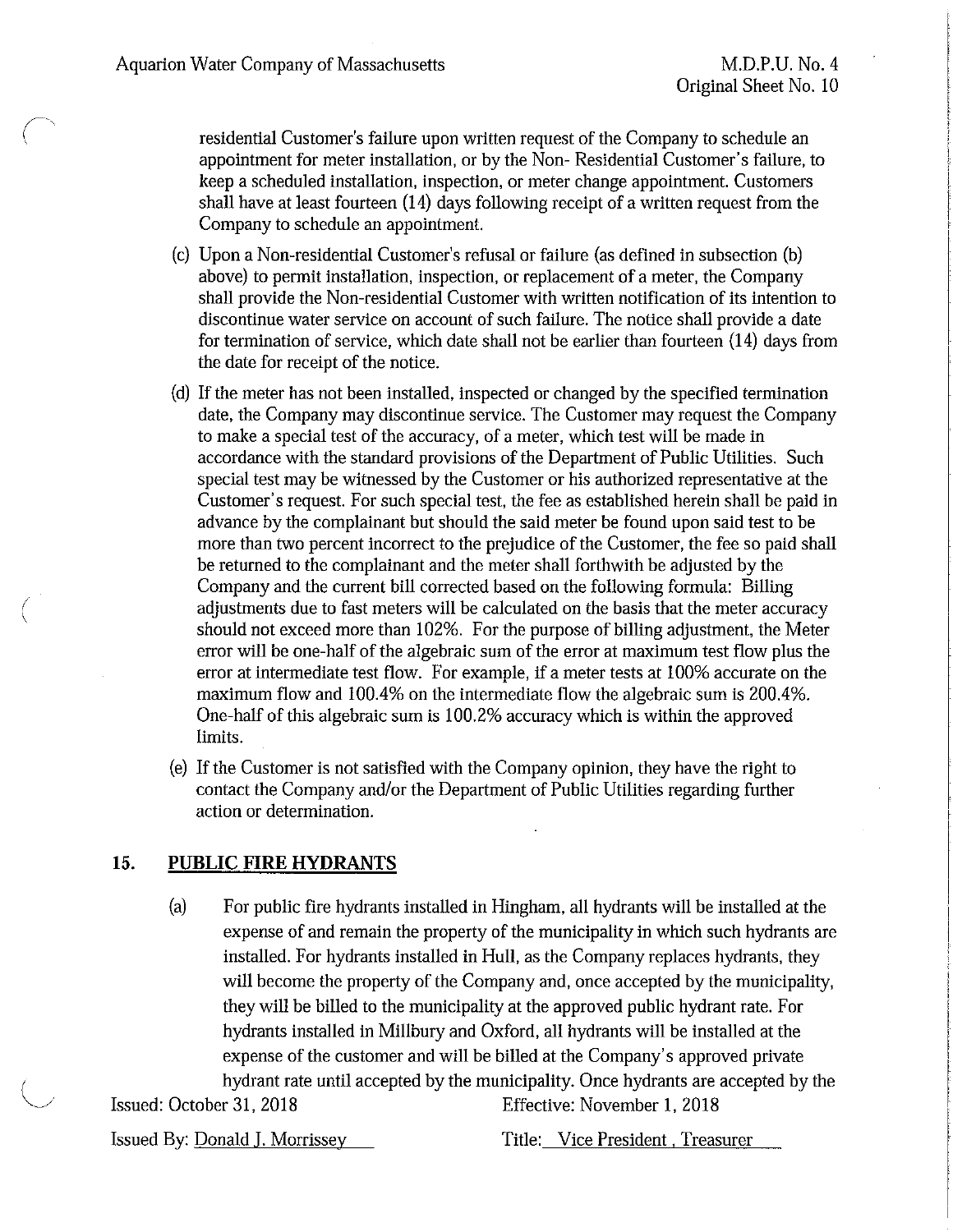$\bigg($ 

(  $\setminus$ 

municipality, they will be billed to the municipality at the approved public hydrant rate.

- (b) Any expense for repairs to the hydrant or water system caused by the negligence of employees of the municipality or by members of the fire department will be paid for by the municipality.
- (c) The use of fire hydrants will be restricted to the taking of water for the extinguishing of fires and water shall not be taken from any fire hydrant for construction purposes, sprinkling streets, street sweeping, flushing sewers or gutters or for other use unless specially permitted by the Company in writing for the particular time and occasion.
- (d) Inspections and tests of public hydrants will be made by the Company at convenient times and reasonable intervals.
- (e) Unauthorized Use. No water shall be taken from a public hydrant except for fire purposes, unless authorized by the Company in writing. Persons using water without permission of the Company shall be prosecuted to the fullest extent of the law.

## **16. PRIVATE FIRE SERVICE/PRIVATE FIRE HYDRANTS**

- (a) The entire cost of the labor and materials for installing a private fire service from the main to the property line will be paid for by the Customer. The Company shall furnish, install, own and maintain all new fire service connections to the property line, provided the cost of excavation, backfill, and removal, and replacement of paving, walks, curbs, etc., including the hiring of traffic control personnel, and obtaining the street opening permits, necessarily incurred in respect to new services, shall be borne by the customer or other applicant for service. For replacement or maintenance of services on the Company side, the Company shall bear all costs. All work performed on the Customer's side of the service and premises shall be done by the Customer at their expense.
- (b) A gate valve controlling the entire supply will be placed on the fire service between the main and the property line of the premises being served. Any valve pit or vault, which may be required, will be furnished at the expense of the Customer.
- (c) The private fire service shall be subject to the inspection, test, and approval of the Company before the service is made effective.

Issued: October 31, 2018 Issued By: Donald I. Morrissey Effective: November 1, 2018

Title: Vice President . Treasurer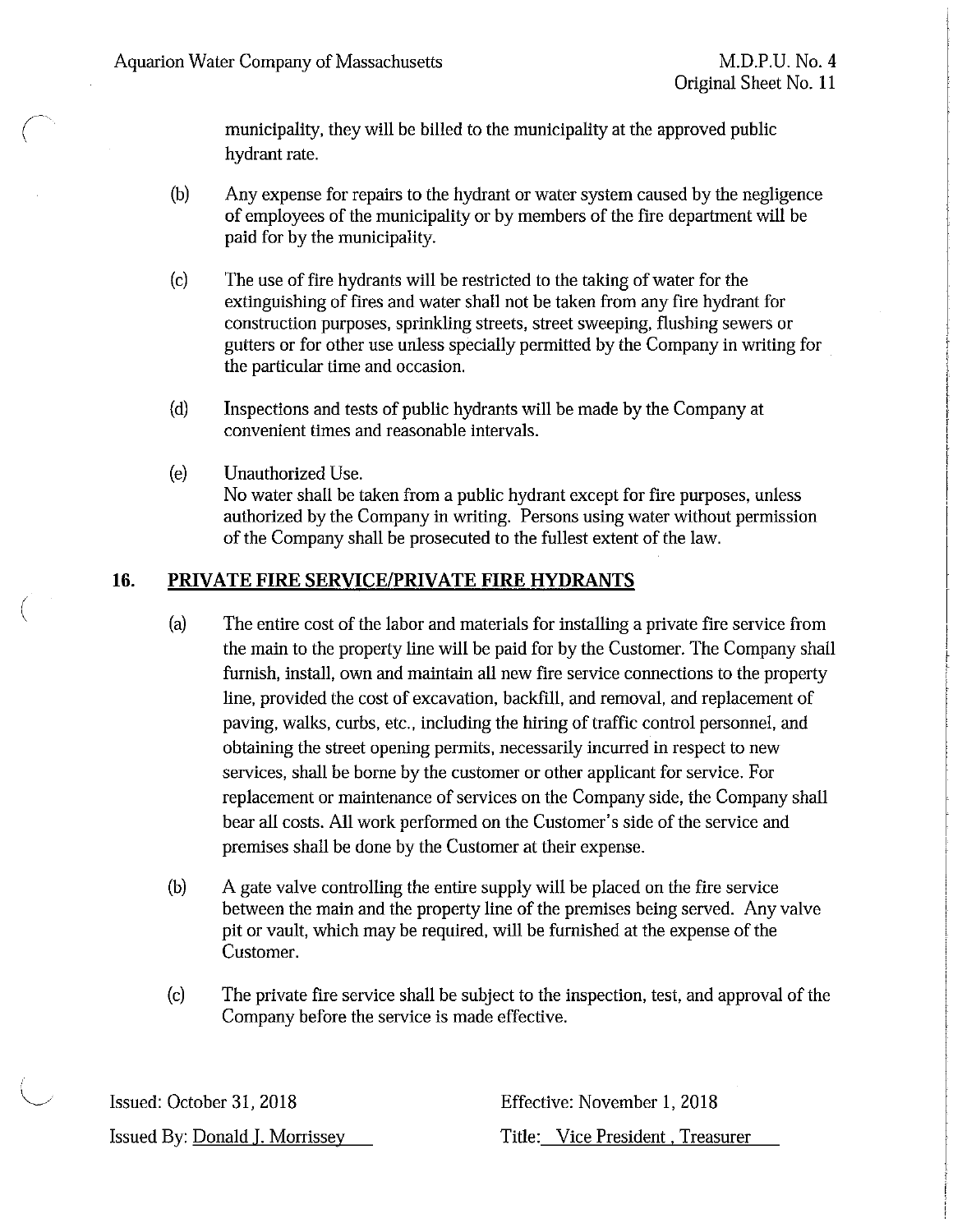(

(d) A private fire service connection is furnished for the purpose of supplying water for the extinguishment of fires only, and no use of water from such connection for any other purpose shall be made without approval of the Company. The Company reserves the right, if water is used in violation of (a) above, to install a meter on the connection at any time at the Customer's expense which will meet

the requirements of applicable fire insurance companies. In the event a meter is installed, the established meter rates, including both water and service charges, will apply in lieu of the above rates for Private Fire Protection.

- (e) The Customer shall notify the Company within a period of seventy-two (72) hours after any usage of the fire sprinkler system.
- (f) A detector check valve with by-pass, including meter installed in such by-pass, shall be furnished and installed by the Customer in accordance with Company requirements, just inside the building wall or other convenient location on the Customer's premises as designated by the Company. Any meter pit or vault required by the Company shall be constructed and maintained at the expense of the Customer. The by-pass meter will be maintained by and at the expense of the Customer.
- (g) Any repairs or maintenance performed within the property of the Customer, whether done by the Customer or the Company, will be at the Customer's expense, and that performed in the street will be at the expense of the Company.
- (h) Hydrants and other fixtures connected with a private fire service connection may be sealed by the Company and such seals shall be broken only in case of fire or as specially permitted by the Company, and the Customer must immediately notify the Company of the breaking of any such seal.
- (i) No pipe or fixture connected with a private fire service connection served by the Company shall be connected with pipes or fixtures supplied with water from any other source.
- G) The Company shall determine the size and location of any and all connections made to its mains for private fire service.
- (k) The entire private fire service connection and all parts of it which are located outside of the property line of the Customer are and forever remain the property of and under the complete jurisdiction of the Company.
- (1) No test of Fire Services shall be permitted without prior approval by the Company, (who may elect to have a representative present). They shall be

| Issued: October 31, 2018       | Effective: November 1, 2018      |
|--------------------------------|----------------------------------|
| Issued By: Donald J. Morrissey | Title: Vice President, Treasurer |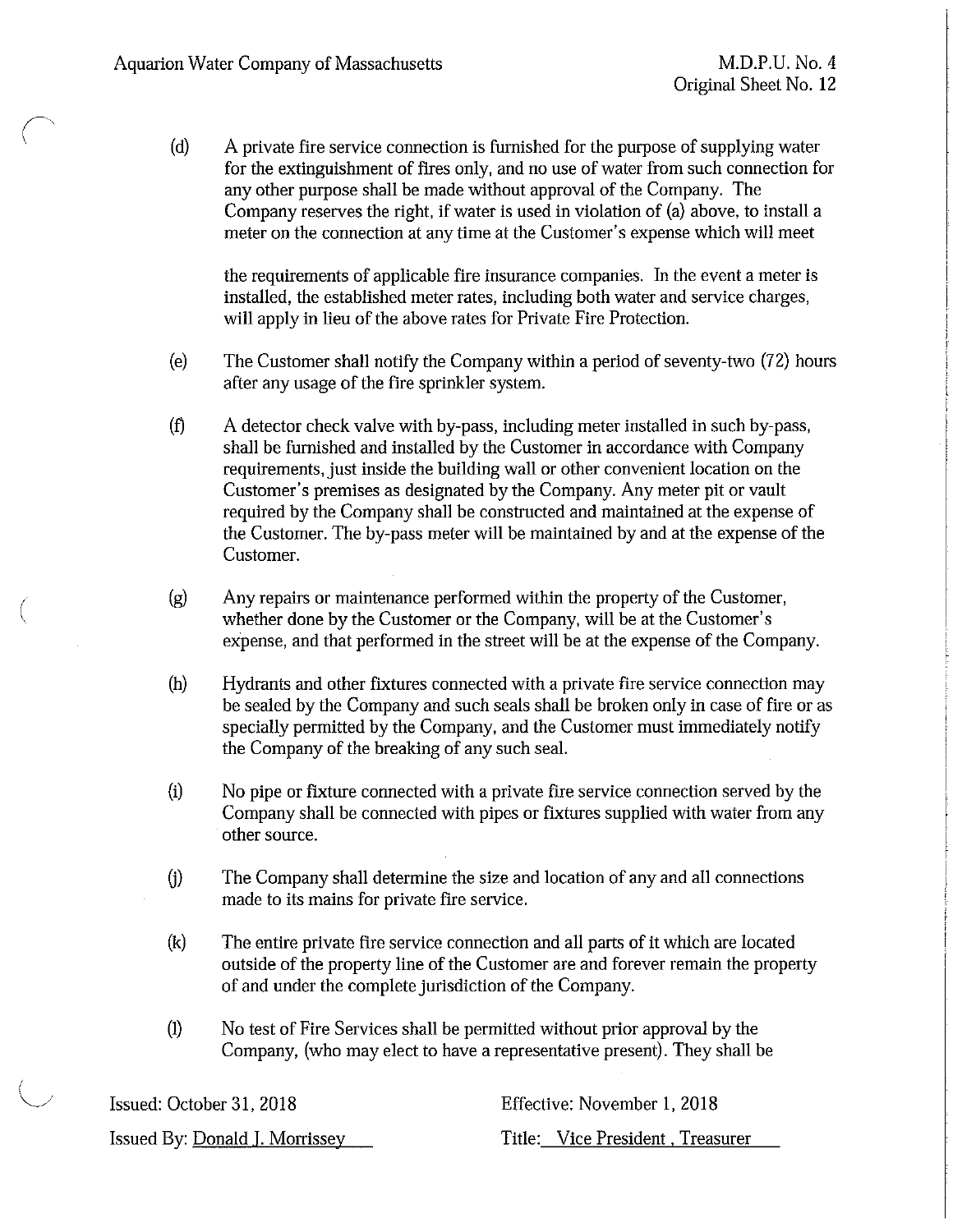(

scheduled to cause the least possible inconvenience to the Company's other Customers.

#### **17. DISCONTINUANCE OF WATER**

- (a) Service rendered to residential Customers may be terminated by the Company only as follows:
	- (I) If a bill is not paid within 45 days from receipt, or such longer period as may be required pursuant to Department of Public Utilities regulations, or
	- (2) If there are three or more violation of mandatory water use restrictions within a calendar year as referenced in Section 25 WATER CONSERVATION RESTRICTIONS, or
	- (3) As otherwise approved by the Department of Public Utilities.

With regard to any Customer where all residents are sixty-five (65) years of age or older, concurrently with any application by the Company to the Department of Public Utilities for approval to terminate service, the Company shall give written notice to the Executive Office of Elder Affairs (or any agency designated by the Executive Office of Elder Affairs for such purposes), any third person required to be notified pursuant to Department of Public Utilities regulation 220 C.M.R. § 25.05(2) and the residents of such household. Prior to approval by the Department of Public Utilities of such application, the Company shall not send any notice threatening termination of service to any household which has notified the Company that all residents of the household are sixty-five (65) years of age or older.

In addition, pursuant to 220 C.M.R. § 25.03, the Company shall not terminate or refuse to restore service to a residential Customer if it is certified to the Company that the Customer or someone living at the Customer's premises is seriously ill or that at the Customer's premises there is a domiciled child under 12 months of age and the Customer's service has not been terminated for nonpayment before the birth of the child.

Service to a landlord Customer with residential tenants shall not be terminated, except in accordance with the requirements of 220 C.M.R. §§ 25.03(1) and 25.04.

In addition, pursuant to G.L. c 165. § 118, the Company shall not intentionally shut off the water service to any domicile occupied by a person who is seriously ill if the company receives written notice from the municipal health authorities or a registered physician verifying the fact of such illness.

| Issued: October 31, 2018               | Effective: November 1, 2018      |
|----------------------------------------|----------------------------------|
| Issued By: <u>Donald J. Morrissev </u> | Title: Vice President, Treasurer |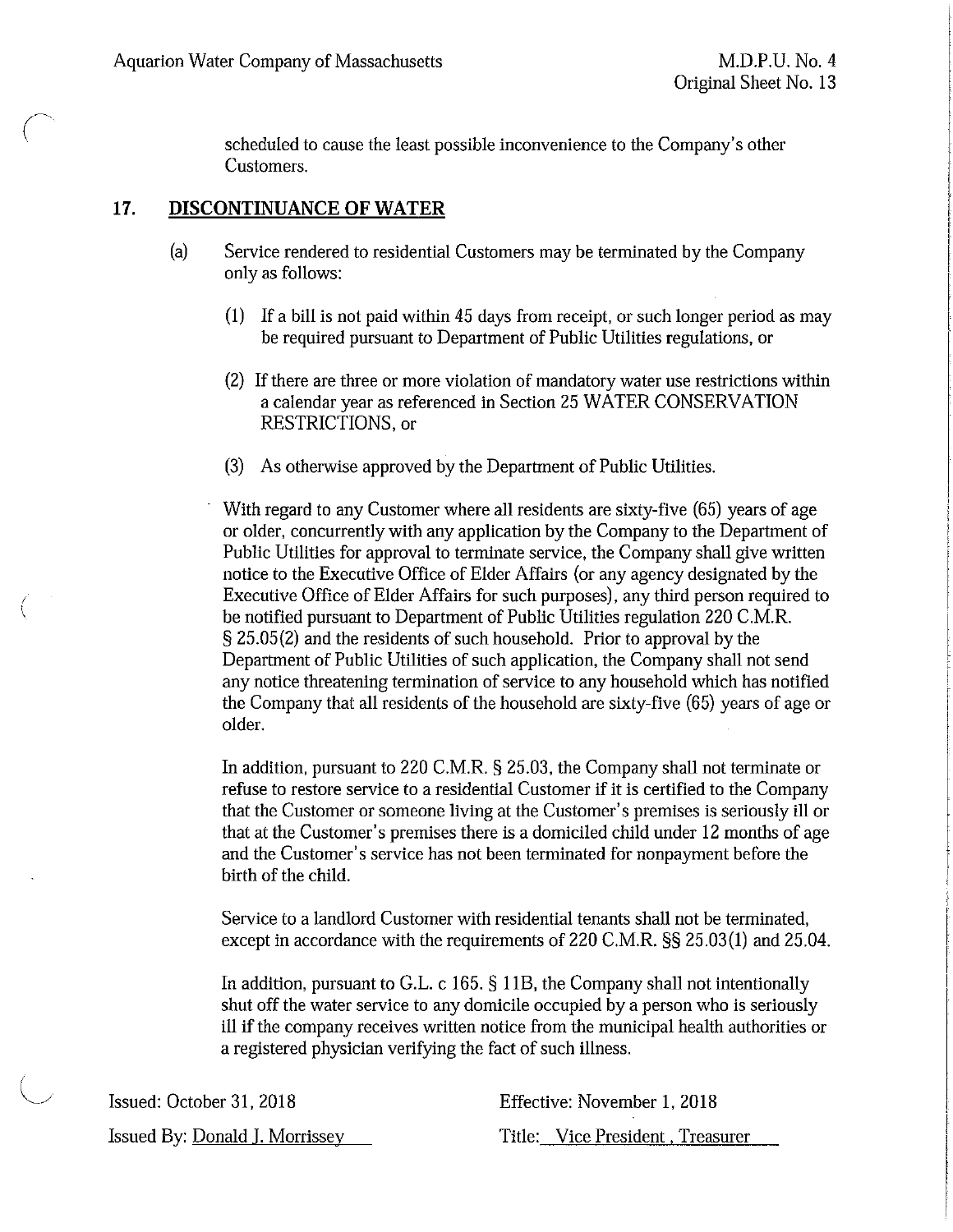$\sqrt{ }$ 

 $\langle$ 

 $\overline{\phantom{0}}$ 

- (b) Service rendered to non-residential Customers may be terminated by the Company, after reasonable notice, for any of the following reasons:
	- (1) For willful or indifferent waste of water due to any cause, such as failure to repair service leaks within Customer's own property line.
	- (2) For refusal or failure to permit the Company to install, or inspect, or replace a meter at the premises being served shall be evidenced by a Customer's failure upon written request of the Company to schedule an appointment for meter installation, or by the Customer's failure, to keep a scheduled installation, inspection, or meter change appointment. Customers shall have at least fourteen (14) days following receipt of a written request from the Company to schedule an appointment.
	- (3) If there are three or more violation of mandatory water use restrictions within a calendar year as referenced in Section 25 WATER CONSERVATION RESTRICTIONS.
	- (3) Misrepresentation in application as to identity.
	- (4) For vacancy.
	- (5) For nonpayment of any account for water supplied for water service.
	- (6) For failure to comply with Rule 4 (c) governing certain applications for service.
	- (7) For failure to provide reasonable access, at reasonable times, to the water meter and related appurtenances including remote meter readers, as required by, and authorized under, G.L. c. 165, sec. 11D.
	- (8) For (a) failure to comply with applicable Department of Environmental Protection cross connection regulations (310 C.M.R. 22.22): or (b) failure to provide reasonable access, at reasonable times, to Customer premises for purposes of inspecting for cross connections.
	- (8) For tampering with or by-passing the Company's meter, meter readers and related appurtenances, or for using any other device or means to obtain unauthorized water service.
	- (9) As otherwise approved by the Department of Public Utilities.

Notwithstanding the foregoing requirement that reasonable notice be given by the Company prior to terminating service under this Rule 17 (b), if in the reasonable judgment of the Company the existence of an unauthorized cross connection poses an immediate and significant risk to public health and safety, the Company may immediately discontinue service without prior notice to the Customer, provided that notice of the Company's action and the grounds therefor is given as soon as possible thereafter.

Issued: October 31, 2018

Effective: November 1, 2018

Issued By: Donald J. Morrissey

Title: Vice President , Treasurer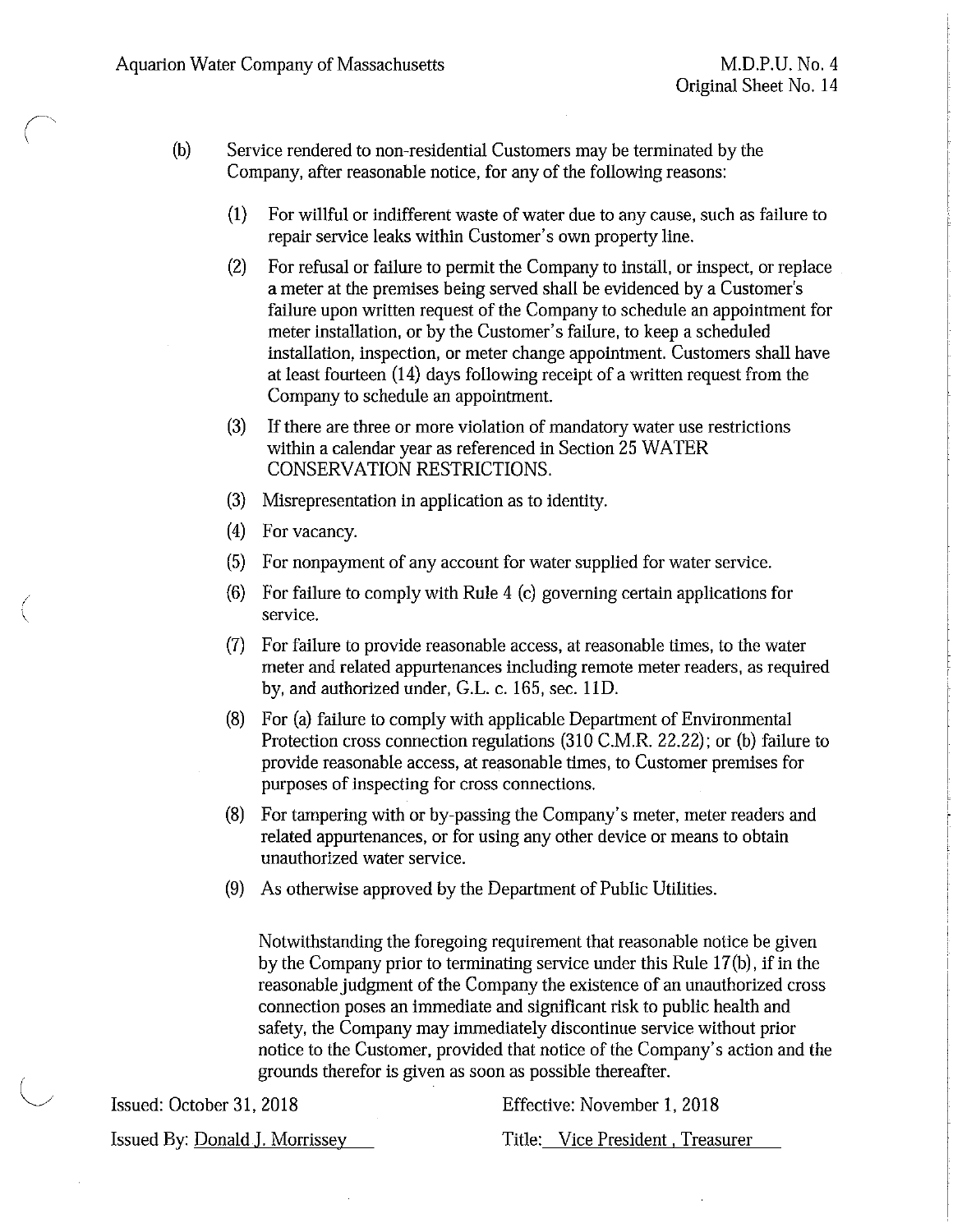(c) Whenever the Customer desires to have his service contract terminated or his water service discontinued, he shall so notify the Company. Until such notice is received by the Company and the Company has access to remove the meter or obtain the final readings, the Customer shall be responsible for the payment of all service rendered by the Company, including charges for meter repairs caused by

damage by hot water or freezing or other external causes. A reasonable time after receipt of such notice shall be allowed the Company to take a final reading of the meter or meters and to discontinue service.

(d) Discontinuing the supply of water to any premises for any reason shall not prevent ihe Company from pursuing any lawful remedies by action at law or otherwise for the collection of monies due from the Customer.

#### **18. RENEWAL OF WATER SERVICE AFTER DISCONTINUANCE**

When water service to any premises has been terminated for any reason other than temporary vacancy it will be renewed only (1) after the acceptance of a new application and when the conditions, circumstances or practices which caused the water service to be discontinued are corrected to ihe satisfaction of the Company, and upon the payment of all charges due and payable by the Customer in accordance with the rates, rules and regulations or (2) as ordered by the Department of Public Utilities pursuant to 220 C.M.R. § 25.02(3); provided, however, that if service has been terminated because of non-payment by a Customer who is a landlord, individually metered tenants of ihe

landlord may apply for service upon payment of an amount equal to a projected bill for a 30 day period and such portion of any arrearage of the landlord as may be determined in accordance with Department of Public Utilities regulations 220 C.M.R. § 25.04. A payment plan on overdue charges can be arranged if so desired.

### **19. TURN-ON CHARGE**

(a) Subject to a Customer's rights pursuant to Department of Public Utilities regulations 220 C.M.R. § 25.00 et seq., when it has been necessary to discontinue water service to (I) any non-residential Customer because of violation of the rules and regulations or (2) any Customer on account of non-payment of any bill, a charge will be made to partly cover the expense of turning on the water and this charge together with any arrears that may be due the Company for charges against the Customer must be paid before the water will again be turned on. After hours turn on charges will be higher than those during regular working hours because the Union Contract provides for increased wages on work performed after hours.

Issued: October 31, 2018 Issued By: Donald I. Morrissey Effective: November 1, 2018 Title: Vice President . Treasurer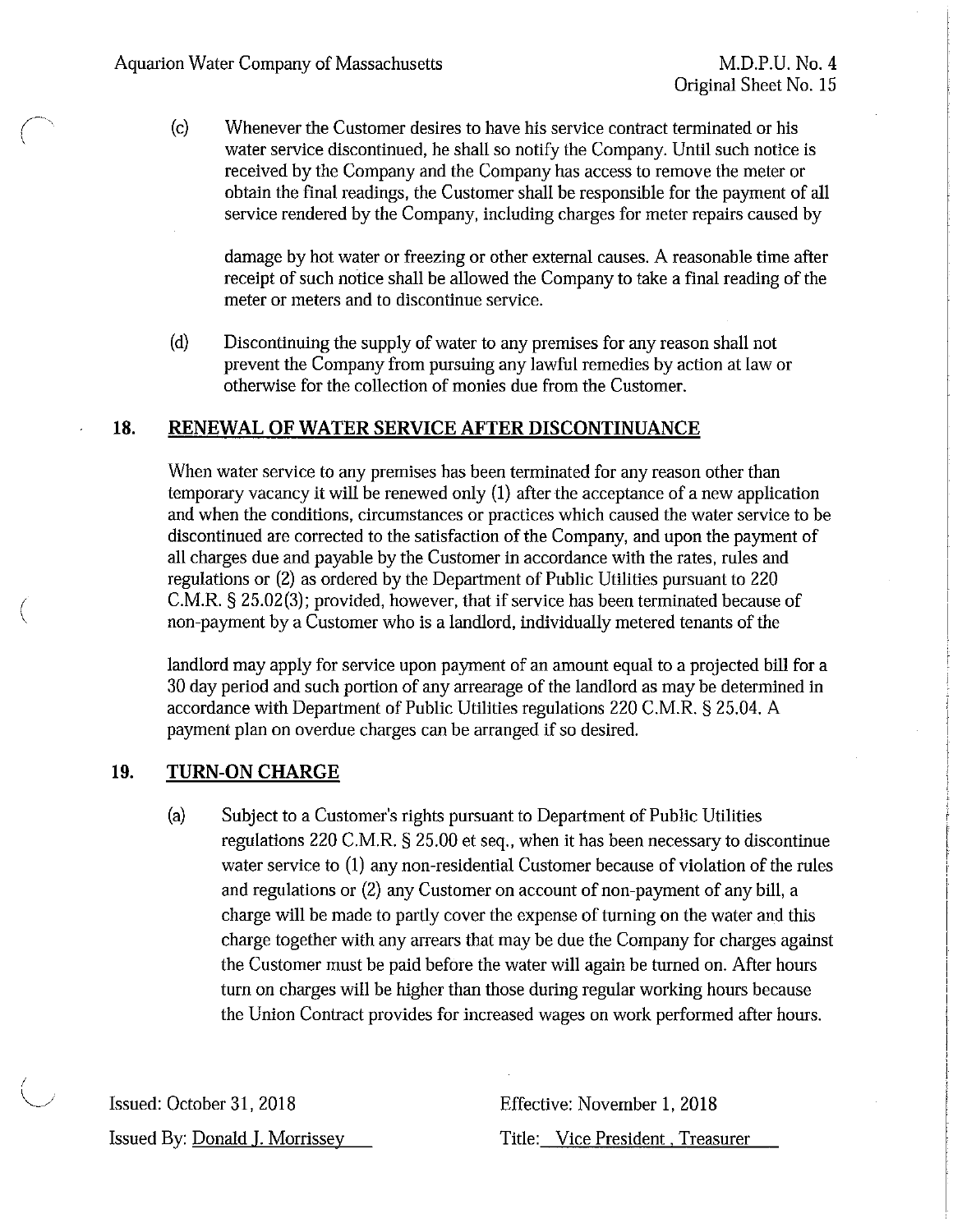If service to a non-residential Customer has been discontinued for non-payment during the prior 18 months, then before restoring service to such Customer the Company may require a deposit in accordance with Massachusetts Department of Public Utilities regulations 220 C.M.R § 26.00 et seq. as a guarantee of the payment of future bills. The amount of such deposit, including the adjustment and refund thereof, shall be governed by Department of Public Utilities regulations 220 C.M.R § 26.00 et seq.

# **20. BILLS FOR WATER SERVICE**

- (a) Customers are responsible for furnishing the Company with their correct address. Failure to receive bills will not be considered an excuse for nonpayment nor permit an extension of the date when the account would be considered delinquent.
- (b) All bills will be sent to the address entered in the application unless the Company is notified in writing by the Customer of any change of address.
- (c) The Company will not be bound by bills rendered under mistake of fact as to the quantity of service rendered, except if that mistake is due to Company negligence or omission.

#### **21. TERM OF PAYMENT**

(

- (a) All bills shall be payable upon receipt. However, no residential bill shall be considered "due" less than forty-five (45) days from receipt.
- (b) No disputed portion of a bill which relates to the proper application of approved rates and charges, or the Company's compliance with these Rules, shall be considered "due" during the pendency of any complaint, investigation, hearing or appeal under Department of Public Utilities regulations 220 C.M.R. § 25.00 et seq. or these Rules and Regulations.
- (c) Bills for the basic service charge for metered or seasonal accounts shall be due and payable in arrears. Bills for water used above the allowance included in the basic charge shall be due and payable in arrears. The Company may render bills on either a quarterly or monthly basis, depending upon the class and quantity of service rendered.
- (d) Bills for public fire service shall be rendered quarterly in arrears and shall be due as payable when rendered.
- (e) Bills for private fire service shall be payable quarterly or monthly in advance.

Issued: October 31, 2018 Issued By: Donald J. Morrissey Effective: November 1, 2018 Title: Vice President , Treasurer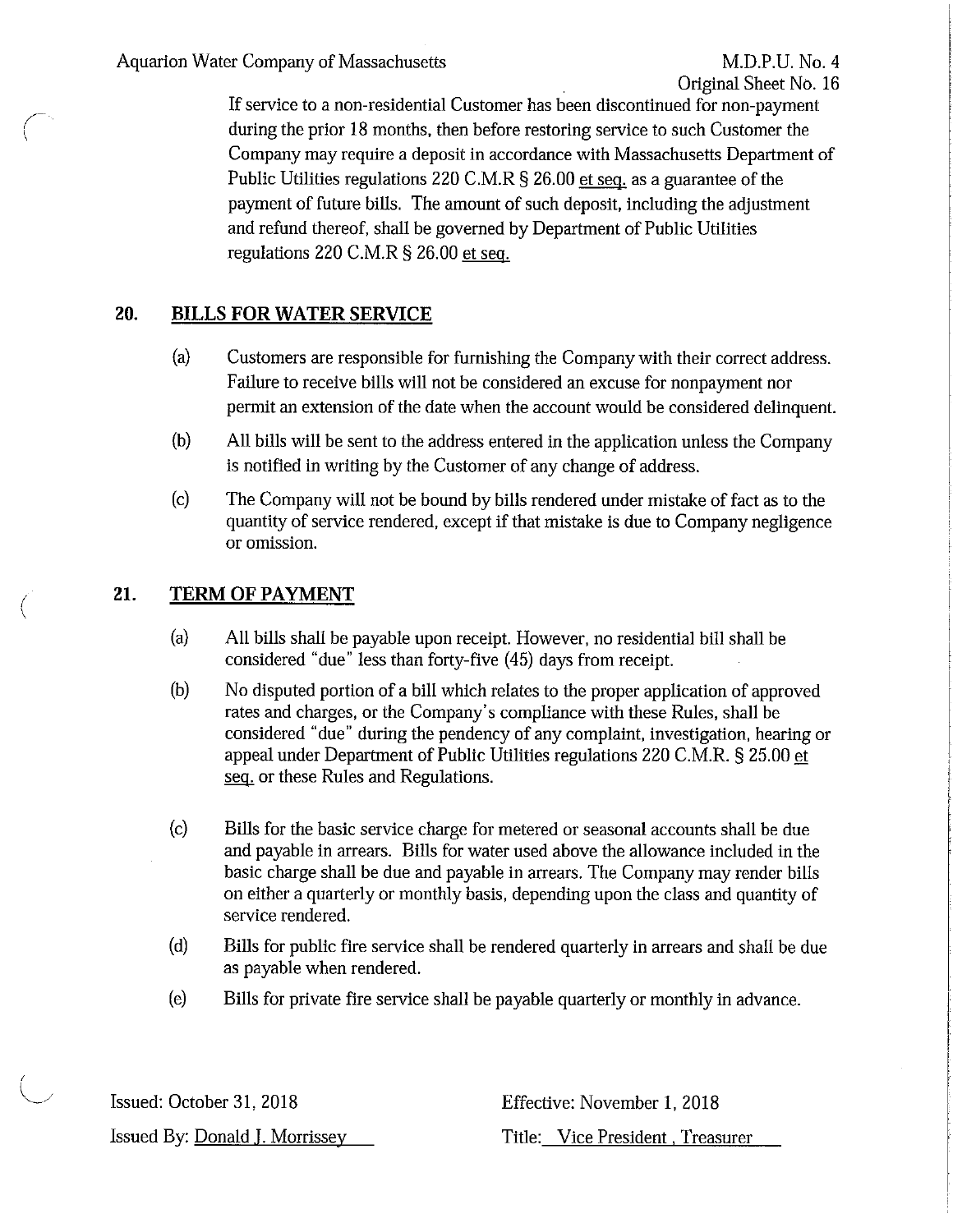## 22. **ABATEMENTS AND REFUNDS**

- (a) There shall be no abatement on the meter service charge, in whole or in part, by reason of the extended absence of the Customer, unless the service has been discontinued at his request. No abatement shall be made for leaks or for water wasted by improper or damaged service pipes or fixtures belonging to the Customer, or for water services left on due to vacancy.
- (b) If as a result of a bill the customer was not made aware of a hidden leak until receipt of a bill based on an actual reading, the customer may request an adjustment. In the case of an undetectable leak, a *one-time* adjustment may be made under the following conditions.
	- l. To qualify for a leak adjustment the water billed must be three (3) times over the average level of consumption for the same billing periods over the last three year period.
	- 2. The leak adjustment would be calculated to adjust the Customer's bill by fifty percent (SO%) of the excess over the average level of consumption for the same billing periods, but only if ihe Customer promptly and properly repairs such leak when detected.
	- 3. The Company may also agree to flexible payment arrangements for the remaining 50% of the excess over said average level of consumption; however, such arrangement shall not exceed one year.

## **23. THEFT OF SERVICE**

(

In the event Aquarion finds that a Customer is receiving water service without a meter, the Customer will be notified to install a meter and remedy the situation. If the Customer does not allow Aquarion personnel access to the property to install a meter, the Customer will be assessed a Theft of Service Charge as approved by the DPU and listed in Aquarion's miscellaneous charges. In addition, a Customer who knowingly and with purpose alters Aquarion Water Company's infrastructure in order to receive water without payment will be assessed the Theft of Service Charge.

## **24. PRESSURE AND CONTINUITY OF SUPPLY**

(a) The Company does not guarantee a sufficient or uniform pressure, or an uninterrupted supply of water and Customers are cautioned to provide sufficient storage of water where an absolutely uninterrupted storage supply must be assured, such as for steam boilers, domestic hot water systems, gas engines, medical equipment, etc.

Issued: October 31, 2018 Issued By: Donald I. Morrissey Effective: November 1, 2018 Title: Vice President , Treasurer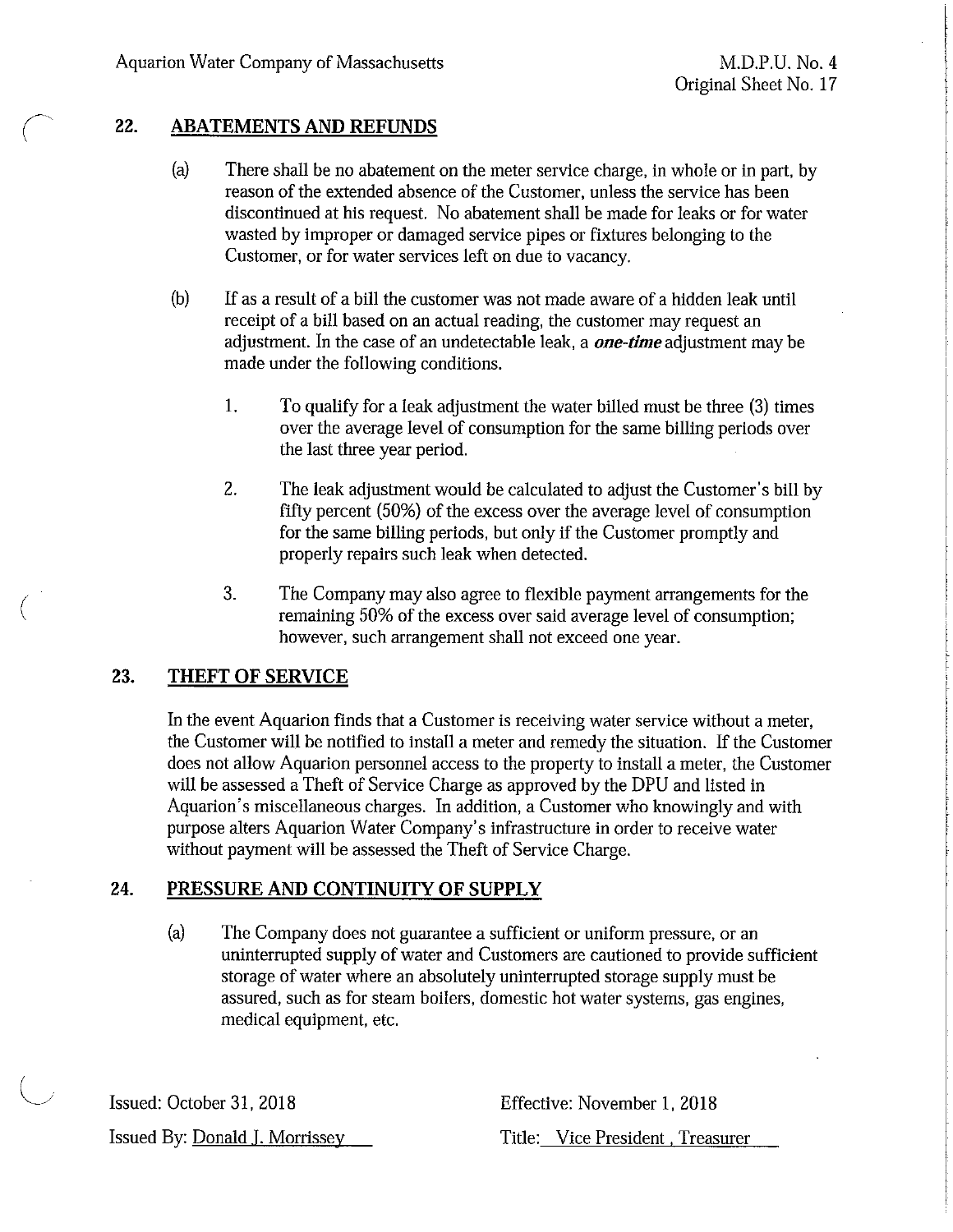- (b) In high level sections where pressure is low the Customer shall, if he desires a higher pressure than that furnished at the mains of the Company, install at his own expense a tank and/or booster pump, of a type and installation approved by the Company.
- (c) Where the pressure to a Customer's premises is greater than he/she wished, it shall be his/her responsibility to install the proper regulating device to reduce pressure to the extent desired.
- (d) The Company shall have the right to reserve sufficient supply of water at all times to provide for fire, health and sanitary requirements, whenever the public welfare may require it.

## 25. **WATER CONSERVATION RESTRICTIONS**

The Company may restrict non-essential outdoor water use as a means of managing their water supply. Based on an evaluation of drought conditions, extended forecasts, groundwater levels, surface water levels, stream and river flows, the state and condition of their water supply, or the time of year, the Company may implement one of two water restriction programs at any time:

## **1. Annual Restrictions**

 $\bigg($ 

The following restrictions may be implemented by the Company at any time during the period April 15 through October 15 (the "restriction period") and shall apply to all Customers:

- (a) No operation of irrigation systems or hose-end sprinklers between 10 a.m. and 6 p.m.
- (b) Watering by sprinkler or irrigation systems is allowed on Customers' assigned day only before 10 a.m. and after 6 p.m.
- (c) Customers' assigned days are as follows:
	- 1. Odd addresses: Mondays and/or Thursdays;
	- 2. Even addresses: Tuesdays and/or Fridays;
- (d) Hand watering is allowed anytime, unless prohibited pursuant to Section 25 regarding Drought Condition Restrictions.
- (e) The Company may institute further restrictions, on a community-by-community basis, as conditions or regulations may require.
- (f) The following shall also apply:
	- 1. Enforcement: during the restriction period,  $1<sup>st</sup>$  violation and  $2<sup>nd</sup>$  violation notices shall state the consequences (i.e., shut off-termination charges and fees) for each subsequent violation cited during the restriction period.

| Issued: October 31, 2018       | Effective: November 1, 2018      |
|--------------------------------|----------------------------------|
| Issued By: Donald J. Morrissey | Title: Vice President, Treasurer |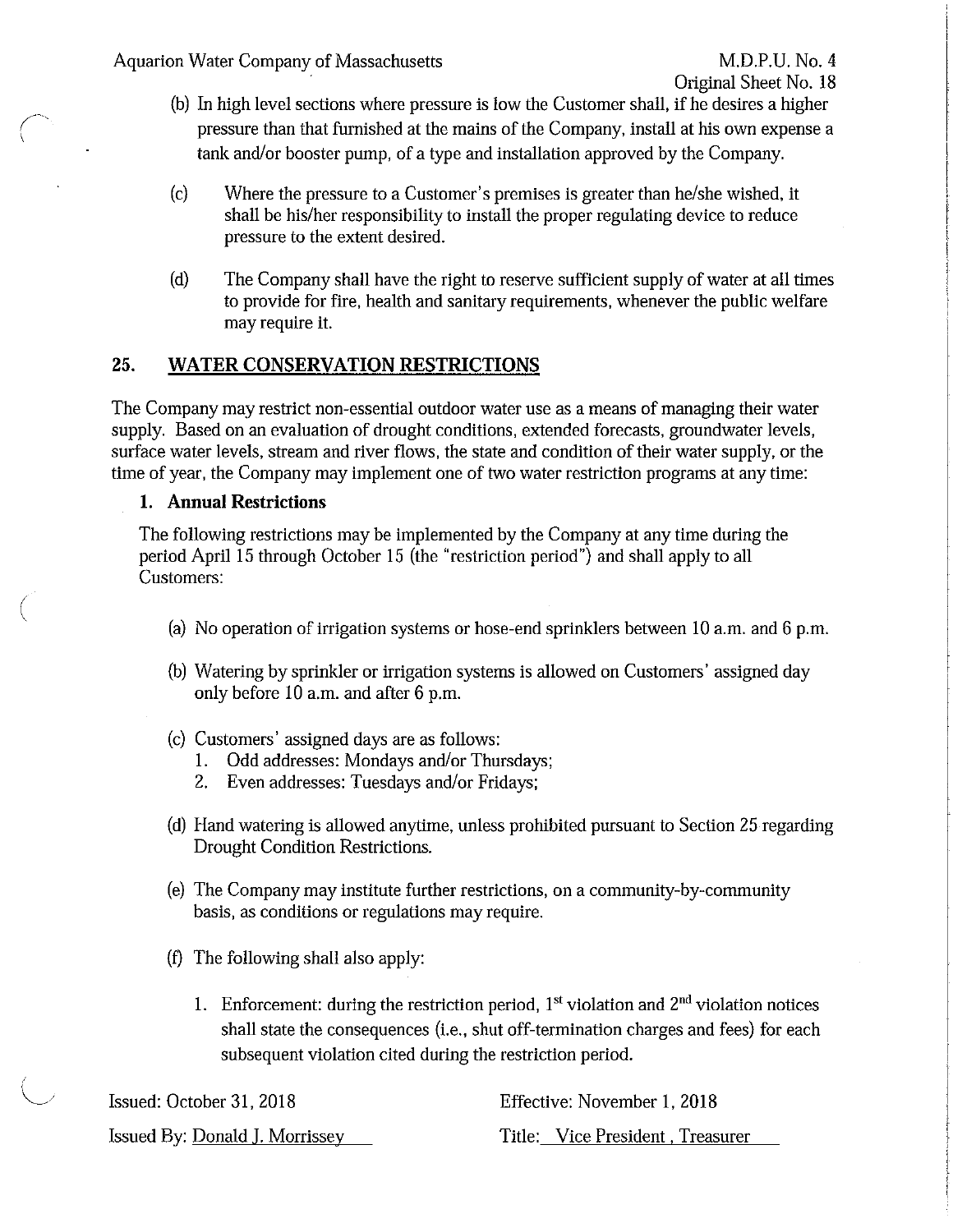*(*   $\langle$ 

(

I  $\setminus$ 

- 2. The Company will notify local agencies, the Department of Environmental Protection, and the Department of Public Utilities of ihe implementation of restrictions.
- 3. Copies of notification, penalties, termination notices, and acknowledgements of penalties will be kept by the Company.
- 4. Customers will be notified by local newspaper and radio stations, signs posted on roadways entering the community, handouts and advance notification through billing of ihese restrictions. In an emergency requiring 24 hour or less notification, termination will be deferred until the customer found in violation is personally notified.
- 5. Exceptions may be granted for Annual Restrictions based on ihe review and approval of the Company.
- 6. Restrictions will remain in effect until public notice is given by the Company.
- 7. Costs of termination and restoration must be paid in full before service is restored.
- 8. The words "Personal Notification" shall be taken to include posting at the premises being serviced by hanging or taping to the entrance facing the street, walk or driveway.
- 9. Additional restrictions applicable to the Millbury water system as per their Water Management Permit issued by the Department of Environmental Protection.

# 2. **Drought Restrictions**

During any declared or confirmed drought, situation of operational limitation of the water supply system, or potential for exceeding the allowable water withdrawal volume under the Water Management Act, the Company may restrict water usage using any of the following restriction levels:

| LEVEL I:                       |                                                                                     | Mandatory Restrictions - Outside irrigation limited to 1 day per week per<br>customer, based on an odd/even allocation<br>program. Odd addresses are Mondays and Even<br>addresses are Tuesdays. |
|--------------------------------|-------------------------------------------------------------------------------------|--------------------------------------------------------------------------------------------------------------------------------------------------------------------------------------------------|
|                                | $1st$ violation – Warning<br>$2nd$ violation $-$ Warning<br>Subsequent Violations - | Termination of service, plus the costs of<br>termination and restoration. For three or more<br>violations within a calendar year.                                                                |
| LEVEL II:                      | Mandatory Total Ban -                                                               | All non-essential outdoor usage is prohibited<br>(irrigation using automatic sprinklers or soaker<br>hoses; the washing of vehicles, exterior building                                           |
| Issued: October 31, 2018       |                                                                                     | Effective: November 1, 2018                                                                                                                                                                      |
| Issued By: Donald J. Morrissey |                                                                                     | Title: Vice President, Treasurer                                                                                                                                                                 |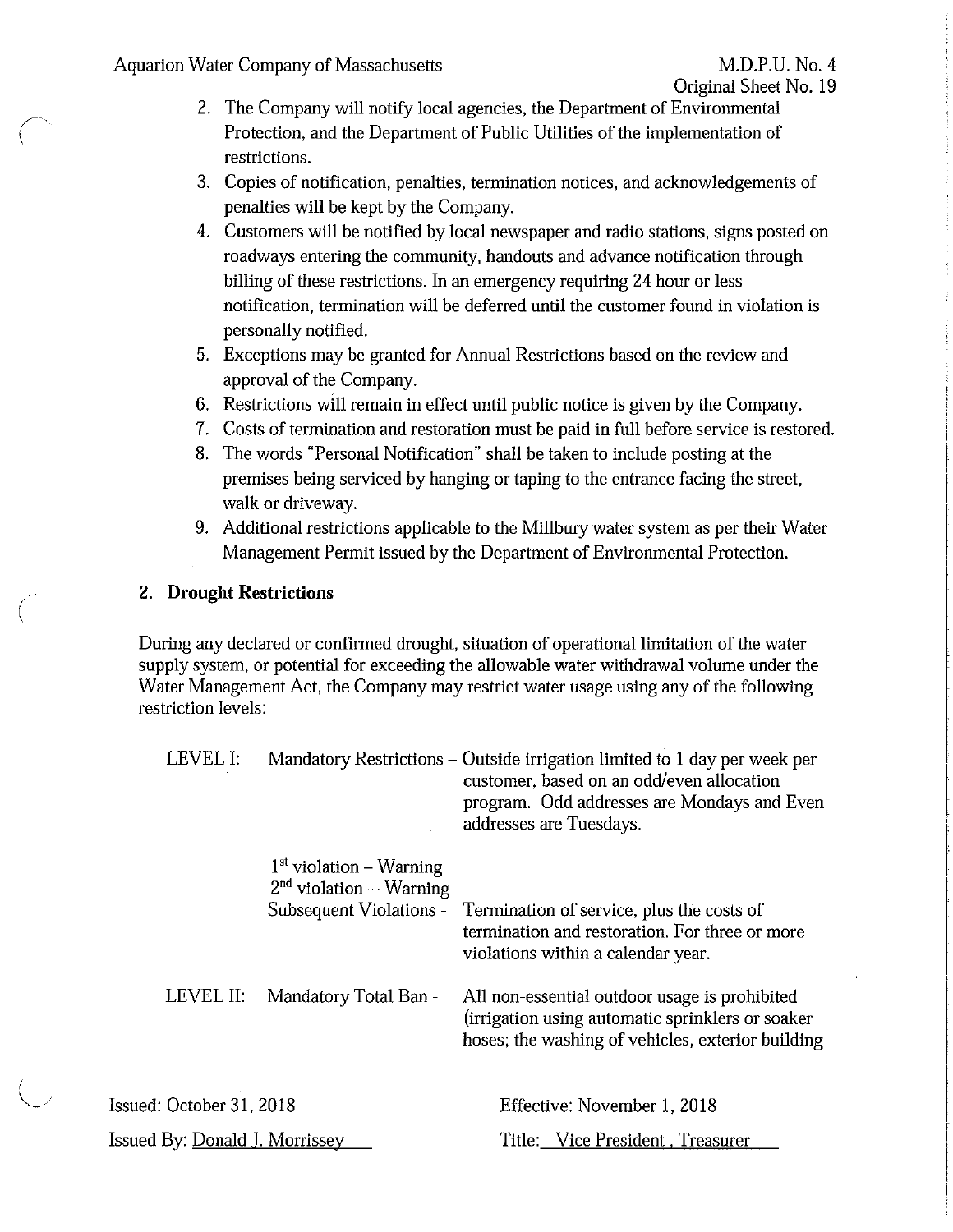Original Sheet No. 20

surfaces, parking lots, driveways, and sidewalks; and, filling swimming pools). The Company may also ban the use of hand held watering at their discretion.

1st violation - Warning 2<sup>nd</sup> violation -- Warning Subsequent Violations - Termination of service, plus the costs of termination and restoration. For three or more violations within a calendar year.

- 1.  $1<sup>st</sup>$  violation and  $2<sup>nd</sup>$  violation notices shall state the consequences (i.e., shut off termination costs and fees) for each subsequent violation cited during the restriction period.
- 2. The Company will notify local agencies, the Department of Environmental Protection, and the Department of Public Utilities upon the implementation of any level of restrictions.
- 3. Copies of notification, penalties, termination notices, and acknowledgements of penalties will be kept of file by the Company.
- 4. Customers will be notified by local newspaper and radio stations, signs posted on roadways entering the community, handouts and advance notification through billing for drought related restrictions. In an emergency requiring 24 hour or less notification, termination will be deferred until the Customer found in violation is personally notified.
- 5. No exceptions will be granted for Drought Restrictions.

(

- 6. Restrictions will remain in effect until public notice is given by the Company.
- 7. Costs of termination and restoration must be paid in full before service is restored, except to the extent otherwise determined pursuant to Department of Public Utilities regulations 220 C.M.R. § 25.02.(3) and (4)
- 8. The words (Personal Notification) shall be taken to include posting at the premises being serviced by hanging or taping to the entrance facing the street, walk or driveway.
- 9. The word (restriction period) shall mean the interval between publication of the first public notice in accordance with Section 25(2) above and the lifting of restrictions as stated in Section 25 (6).

# **26. INTERRUPTIONS IN WATER SUPPLY**

(a) The Company may at any time shut off the water in the mains in case of accident, or for the purpose of making connections, alterations, repairs, changes, or for other reasons, and may restrict the use of water to reserve a sufficient supply for public fire service or other emergencies whenever the public welfare may require it.

Issued: October 31. 2018 Issued By: Donald I. Morrissey Effective: November 1, 2018 Title: Vice President , Treasurer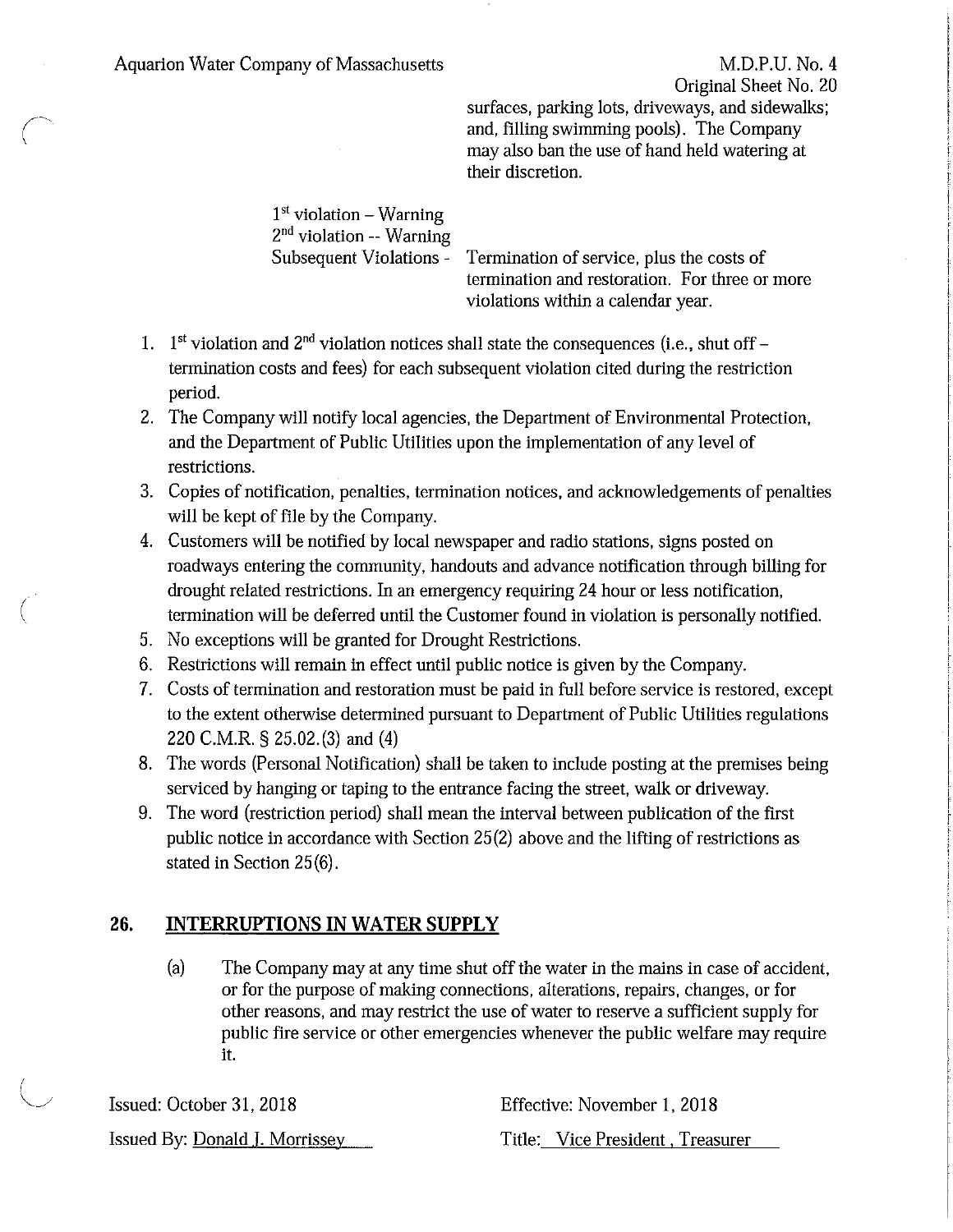# **27. LIABILITY OF COMPANY**

- (a) The Company will undertake to use reasonable care and diligence in order to prevent and avoid interruptions and fluctuations in the service, but it cannot and does not guarantee that such will not occur.
- (b) The Company shall in no event be liable for any damage or inconvenience caused by reason of any break, leak or defect in the Customer's service pipe or fixtures.

## 28. **GENERAL**

*(*   $\setminus$ 

- (a) The service pipes, meters and fixtures on the Customer's premises shall at all reasonable hours be accessible to the Company for observation or inspection.
- (b) No person shall turn the water on or off at any street valve, corporation cock, curb stop valve, or other street connection, or disconnect or remove any meter without the consent of the Company. Penalties provided by law for any such action will be rigidly enforced.
- (c) Employees or agents of the Company are expressly forbidden to demand or accept any compensation for any service rendered to its Customers except as covered in these Rules and Regulations.
- (d) No employee or agent of the Company shall have the right or authority to bind it by any promise, agreement or representation contrary to the letter of these rules and regulations.
- (e) Any complaint against the service or employees of the Company should be made at the office of the Company and preferably in writing.
- (f) The Company shall have the right to cut off the water supply to make repairs, changes or connections to its mains and other equipment. It will use reasonable effort to notify the Customer in advance of such discontinuance of service, but it will not be liable for any damage or inconvenience suffered by the Customer because of such discontinuance of service, or because of failure to notify the Customer in advance of its intention to discontinue service.

# **29. APPROVAL OF THE RULES AND REGULATIONS**

(a) All rules and regulations of the Company are subject to the approval of the Department of Public Utilities of the Commonwealth of Massachusetts and if any part thereof should be adjudged to be in violations of any rule or other made by the Department, then that particular part shall be ineffective but without in any way affecting the other portions thereof.

Issued: October 31, 2018 Effective: November I, 2018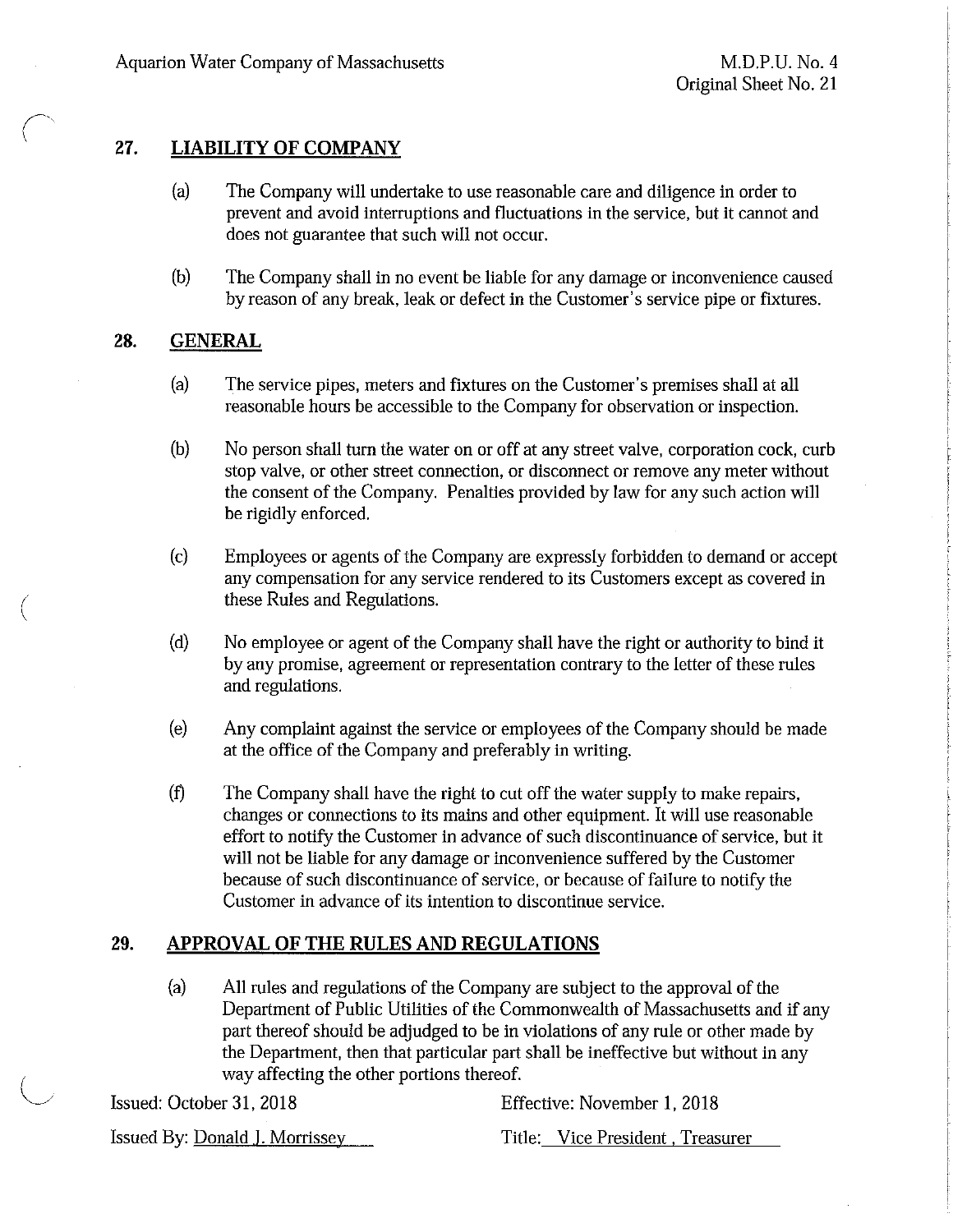### RATE FOR METERED SERVICE- SERVICE AREA A

#### **AVAILABILITY**

 $\bigg($ I

(

I  $\bigcup$ 

This rate is available to customers located in the following towns on the mains of the Company within the Company's franchise area, for all purposes except fire protection, subject to the Rules and Regulations of the Company: Cohasset (North Cohasset), Hingham, Hull and Norwell.

#### WATER CHARGE

A water charge will be made for all water used as registered by the meter, *as* set forth below:

*Rate Per Hundred Cubic Feet CCCF/* 

RATE R1 - Applies to all metered residential usage by customers classified as such on the Company's records.<br>First 12 CCF per Quarter/ 4 CCF per Month \$3.613 First 12 CCF per Quarter/ 4 CCF per Month \$3.613<br>Over 12 CCF per Quarter/ 4 CCF per Month \$4.588 Over 12 CCF per Quarter/ 4 CCF per Month

RATE G1 - Applies to all metered commercial usage by customers classified as such on the Company's records, which do not qualify for Rate G4.

|  | First 12 CCF per Quarter/ 4 CCF per Month | \$2.668 |
|--|-------------------------------------------|---------|
|  | Over 12 CCF per Quarter/ 4 CCF per Month  | \$3.230 |

RATE G2 - Applies to all metered public authority usage by customers classified as such on the Company's records, which do not qualify for Rate G4.

| First 12 CCF per Quarter / 4 CCF per Month | \$2.653 |  |
|--------------------------------------------|---------|--|
| Over 12 CCF per Quarter/ 4 CCF per Month   | \$2.959 |  |

RATE G3 - Applies to all metered industrial usage by customers classified as such on the Company's records, which do not qualify for Rate G4.<br>All Usage \$2.953 do not qualify for Rate G4. All Usage \$2.953

RATE G4 - Applies to the total monthly usage by qualifying non-residential customers, classified as such on the Company's records, as per the following criteria: All Usage \$2.009

Monthly billed amounts:

Past 12 months total billed amount

not less than 10,000,000 gallons, and not more than 40,000,000 gallons

not less than 120,000,000 gallons.

Usage which does not meet these criteria shall be charged at the appropriate G1, G2 or G3 Rate.

#### SERVICE CHARGE

In addition, all metered general water service customers shall pay a service charge on the size of each meter installed. Customers with multiple meters shall be charged for each meter at the indicated rate.

|                           | <b>Service Charge</b> |          |             |          |
|---------------------------|-----------------------|----------|-------------|----------|
| Size of Meter<br>5/8"     | Per Month             |          | Per Ouarter |          |
|                           | \$                    | 16.08    | \$          | 48.24    |
| 3/4"                      | S                     | 24.05    | \$          | 72.15    |
| $\mathbf{1}^{\mathbf{p}}$ | \$                    | 40.12    | S           | 120.36   |
| 11/2"                     |                       | 80.32    | S           | 240.96   |
| 2"                        |                       | 128.55   | S           | 385.65   |
| 3 <sup>n</sup>            | S                     | 241.10   | S           | 723.30   |
| 4"                        | S                     | 401.88   | \$          | 1,205.64 |
| 6"                        | S                     | 803.82   | \$          | 2,411.46 |
| 8"                        | S                     | 1,286.16 | S           | 3.858.48 |

#### TERMS OF PAYMENT

The Company may render bills on either a quarterly or monthly basis. The above rates are payable within forty-five (45) days of the date of the bill.

Issued: October 31, 2018 Effective: November 1, 2018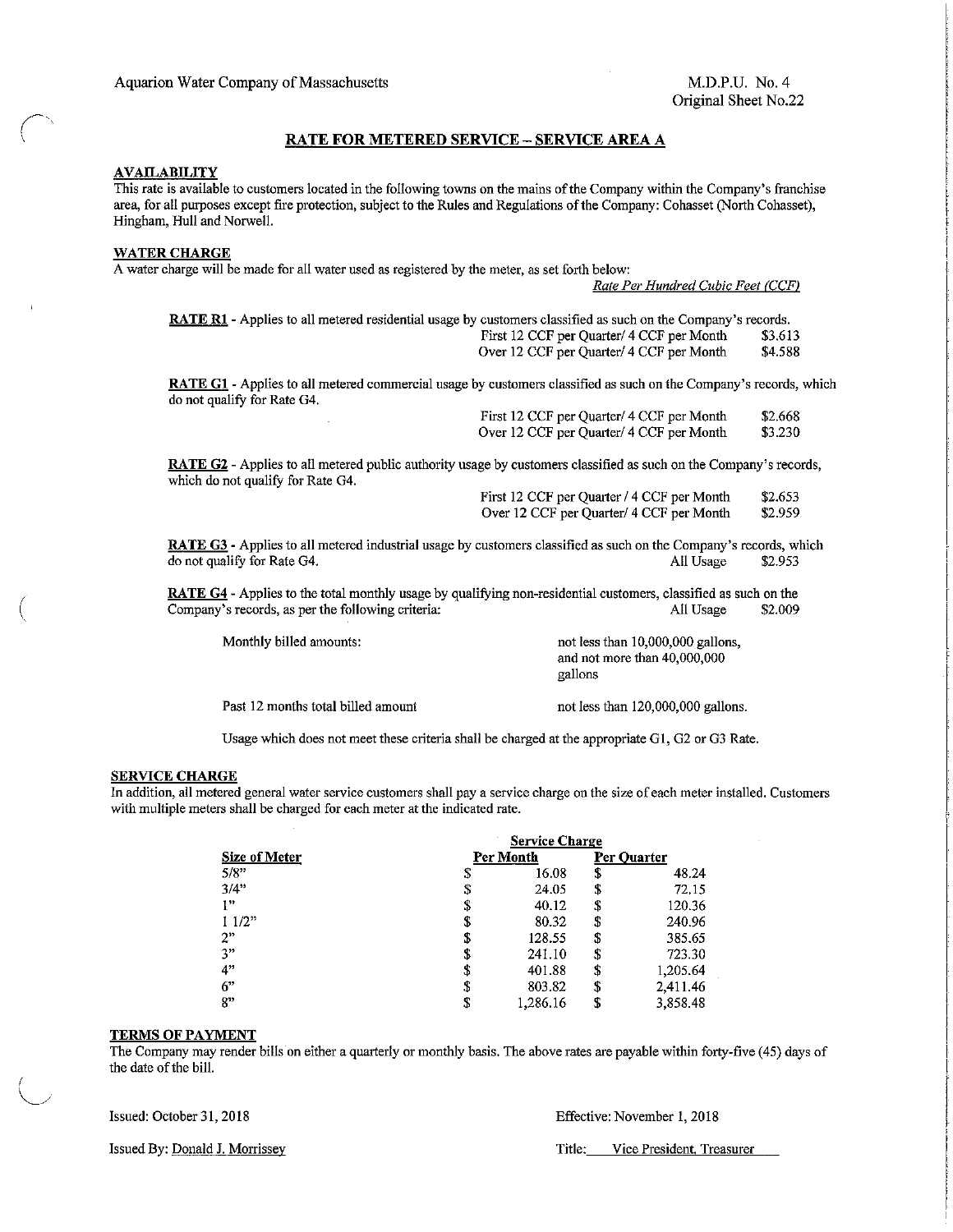#### RATE FOR METERED SERVICE- SERVICE AREA B

#### **AVAILABILITY**

This rate is available to customers located in the following towns on the mains of the Company within the Company's franchise area, for all purposes except fire protection, subject to the Rules and Regulations of the Company: Millbury, Oxford.

#### WATER CHARGE

A water charge will be made for all water used as registered by the meter, as set forth below:

*Rate Per*  **Thousand Gallons(KGAL):** 

RATE R1 - Applies to all metered residential usage by customers classified as such on the Company's records. First 9 KGAL per Quarter/ 3 KGAL per Month \$4.830 Over 9 KGAL per Quarter/ 3 KGAL per Month \$6.133

RATE G1 - Applies to all metered commercial usage by customers classified as such on the Company's records, which do not qualify for Rate G4.

> First 9 KGAL per Quarter/ 3 KGAL per Month Over 9 KGAL per Quarter/ 3 KGAL per Month \$3.567 \$4.318

RATE G2- Applies to all metered public authority usage by customers classified as such on the Company's records, which do not qualify for Rate G4.

First 9 KGAL per Quarter/ 3 KGAL per Month Over 9 KGAL per Quarter/ 3 KGAL per Month \$3.547 \$3.956

RATE G3- Applies to all metered industrial usage by customers classified as such on the Company's records, which do not qualify for Rate G4. All Usage \$3.947

RATE G4- Applies to the total monthly usage by qualifying non-residential customers, classified as such on the Company's records, as per the following criteria: All Usage \$2.686

Monthly billed amounts:

not less than 10,000,000 gallons, and not more than 40,000,000 gallons

Past 12 months total billed amount

not less than 120,000,000 gallons.

Usage which does not meet these criteria shall be charged at the G1, G2 or G3 Rate.

#### SERVICE CHARGE

(

In addition, all metered general water service customers shall pay a service charge on the size of each meter installed. Customers with multiple meters shall be charged for each meter at the indicated rate.

|               | <b>Service Charge</b> |          |             |          |
|---------------|-----------------------|----------|-------------|----------|
| Size of Meter | Per Month             |          | Per Ouarter |          |
| 5/8"          | \$                    | 16.08    | \$          | 48.24    |
| 3/4"          | S                     | 24.05    | S           | 72.15    |
| 1 22          | \$                    | 40.12    | \$          | 120,36   |
| 11/2"         | \$                    | 80.32    | \$          | 240.96   |
| 2"            | \$                    | 128.55   | S           | 385.65   |
| 3"            | \$                    | 241.10   | \$          | 723.30   |
| 4"            | \$                    | 401.88   | \$          | 1,205.64 |
| 6"            | \$                    | 803.82   | \$          | 2,411.46 |
| 8"            | \$                    | 1.286.16 | \$          | 3,858.48 |

#### TERMS OF PAYMENT

<sup>1</sup>The Company may render bills on either a quarterly or monthly basis. The above rates are payable within forty-five ( 45) days of the date of the bill.

Issued: October 31,2018 Effective: November I, 2018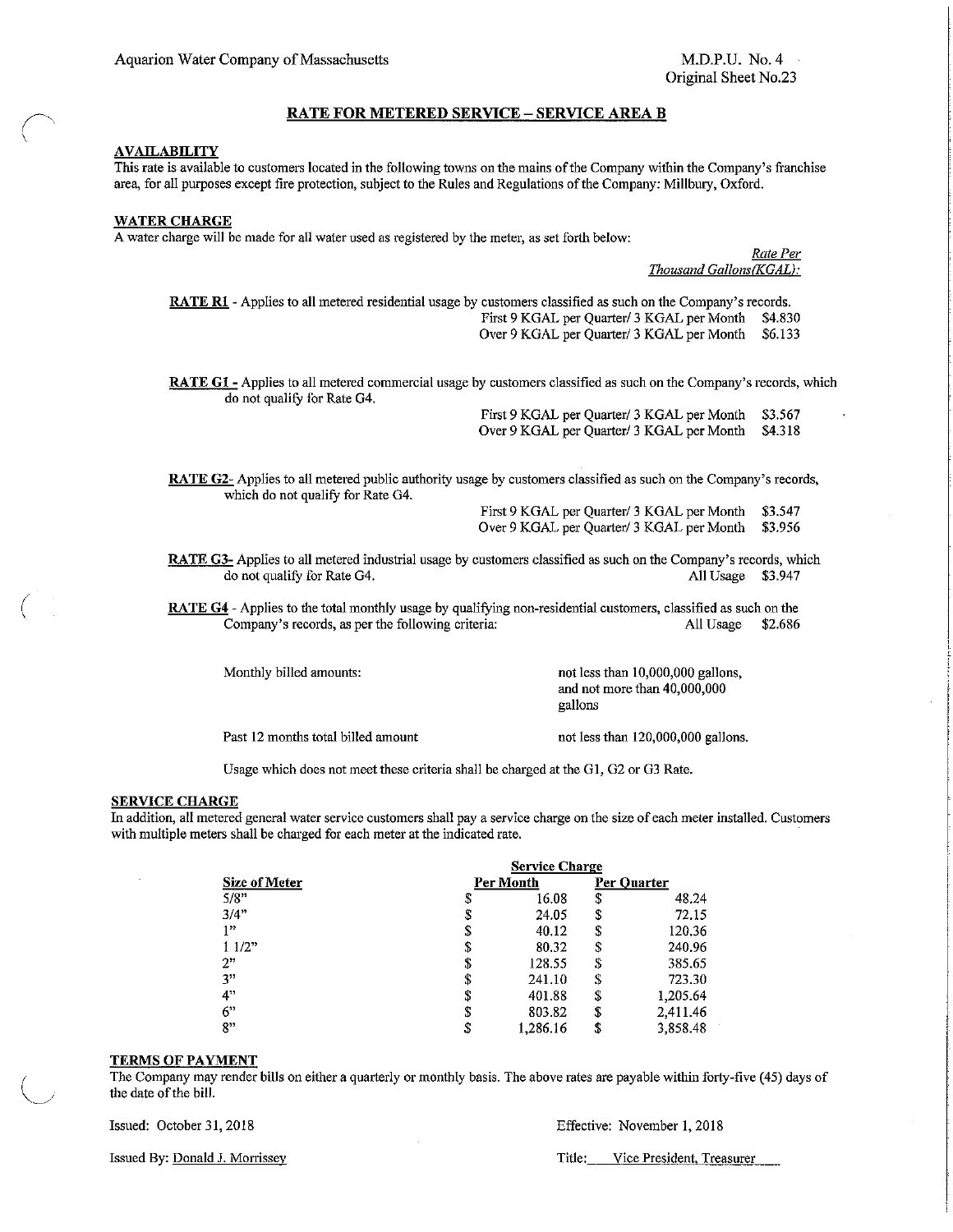### RATE FOR PRIVATE FIRE PROTECTION

### **AVAILABILITY**

This rate is available to customers located on the mains of the Company within the Company's franchise area for Private Fire Protection, subject to the Rules and Regulations of the Company.

### **RATE**

*(* 

(  $\overline{\phantom{a}}$ 

|                                           | Per Year     |
|-------------------------------------------|--------------|
| For each service connection 1"            | 122.17       |
| For each service connection 1.25"         | 137.54       |
| For each service connection 1.5"          | 154.84<br>S. |
| For each service connection 2"            | 206.69       |
| For each service connection 2.5"          | 272.00       |
| For each service connection 3"            | \$352.67     |
| For each service connection 4" or smaller | \$ 552.44    |
| For each service connection 6"            | \$1,105.64   |
| For each service connection 8"            | \$1,873.97   |
| For each service connection 10"           | \$2.949.64   |
| For each service connection 12"           | \$4,178.96   |
|                                           |              |

For each privately owned fire hydrant serving Cohasset, Hingham, Hull, Millbury and Oxford For each privately owned fire hydrant outside Cohasset, Hingham, Hull, Millbury and Oxford \$ 913.37 \$ 1,150.13

### TERMS OF PAYMENT

Bills shall be rendered and due monthly or quarterly in advance. The above rates are net and are payable within forty-five (45) days of the date of the bill. The Company reserves the right to disconnect the service of any customers not having their account paid in full within forty-five (45) days of the date of the bill.

#### SPECIAL PROVISIONS

(a) All water shall be used for fire protection purposes only.

(b) The Company reserves the right, if water is used in violation of(a) above, to install a meter on the connection at any time which will meet the requirements of the fire insurance companies. In the event a meter is installed, the established meter rates, including both water and service charges, will apply in lieu of the above rates for Private Fire Protection.

Issued: October 31, 2018 Effective: November 1, 2018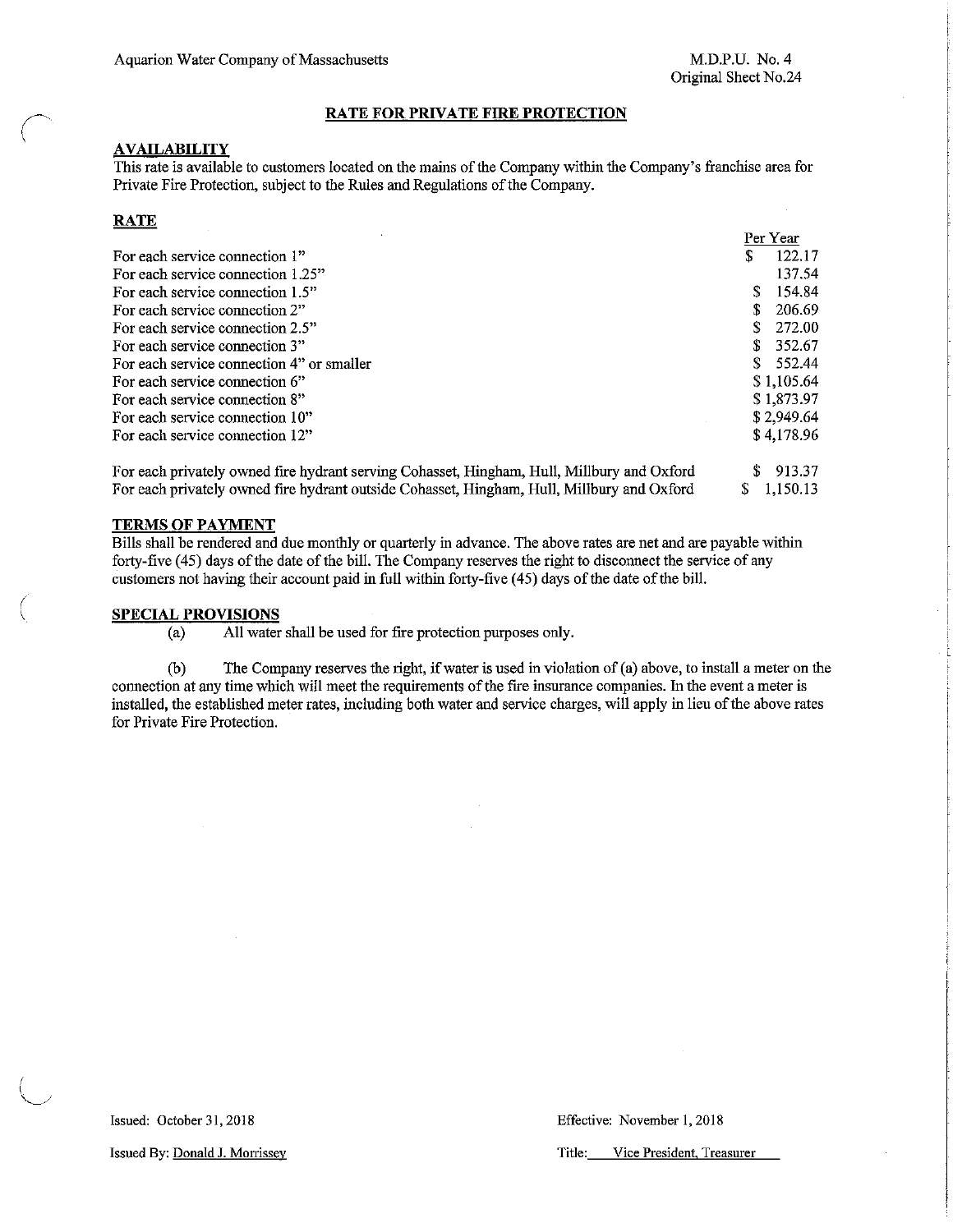### **RATE FOR PUBLIC FIRE PROTECTION**

### **AVAILABILITY**

This rate is available for Public Fire Protection only, and is subject to the Rules and Regulations ofthe Company.

### **RATES**

 $\bigg($ \

(

| For each Company owned public fire hydrant | S   | 193.51       |
|--------------------------------------------|-----|--------------|
| In addition, annual charges as follows:    |     |              |
| Town of Hingham                            |     | \$395,054.00 |
| Town of Hull                               |     | \$227,331.00 |
| Town of Cohasset                           | \$. | 18,712.00    |
| Town of Millbury                           |     | \$159,407.00 |
| Town of Oxford                             |     | 110,892.00   |

### **TERMS OF PAYMENT**

Bills shall be rendered and due monthly or quarterly in arrears. The above rates are payable within forty-five (45) days of the date of the bill.

Issued: October 31,2018 **Effective: November 1, 2018**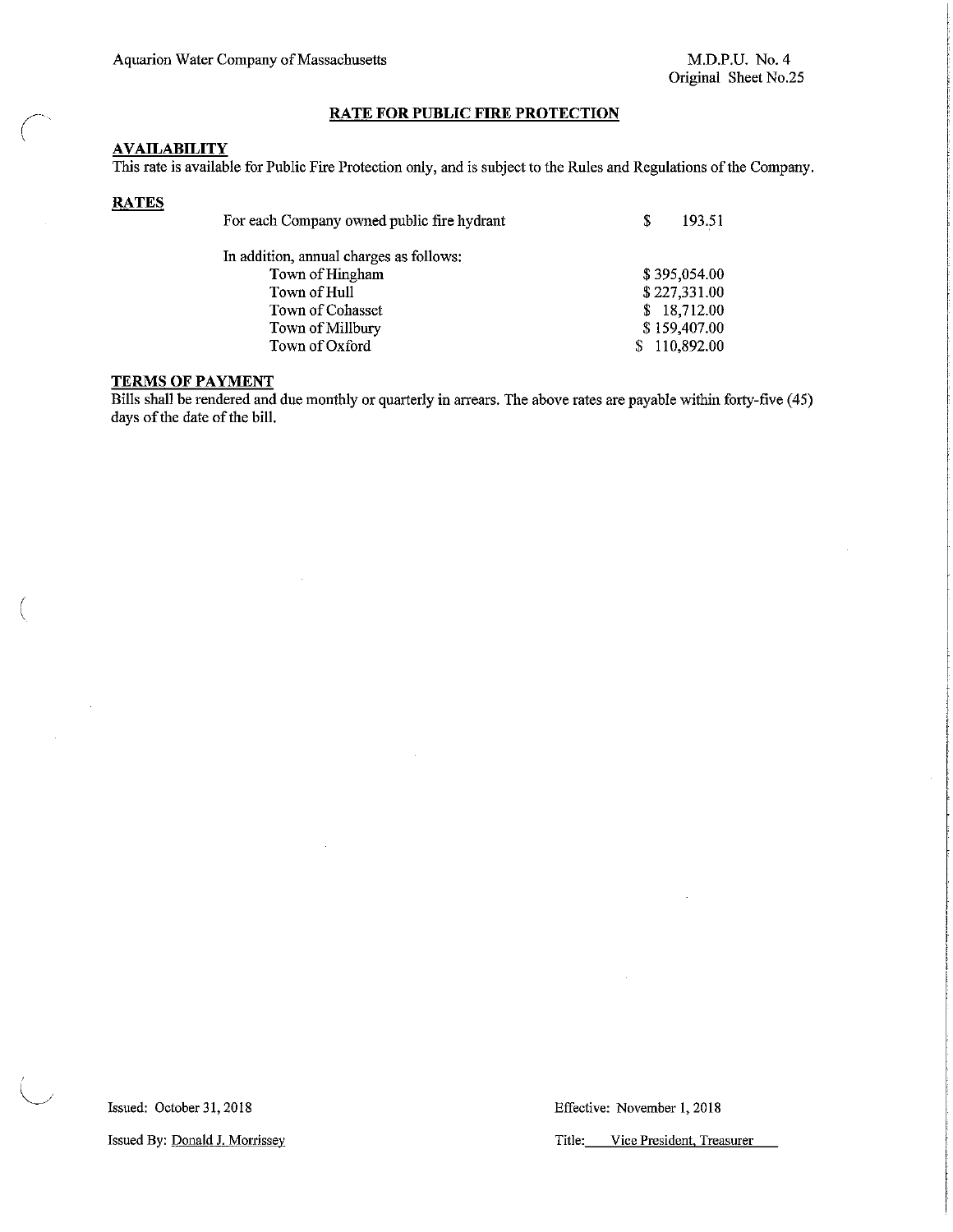M.D.P.U. No.4 Original Sheet No.26

### **SALE FOR RESALE**

### **AVAILABILITY**

**This rate is available to municipalities, or political subdivisions thereof, for resale to customers resident in territory**  contiguous to that served by the Company.

### **RATE**

(

I \ *"---\_/*  For all water taken, subject to the minimum charge as provided below:

\$ 2.00 per 1,000 gallons

### **MINIMUM CHARGE**

A variable minimum charge will apply based on the minimum monthly delivery occurring over the preceding 12 months, but not less than 100,000 gallons per month, times the currently allowed rate per 1,000 gallons.

Example: given a minimum monthly billing of 500,000 gallons, the minimum charge Would be  $$2.00 \times 500 = $1,000$  per month.

### **TERMS OF PAYMENT**

The Company may render bills on either a quarterly or monthly basis. The above rates are payable within forty-five (45) days of the date of the bill.

Issued: October 31,2018 **Effective: November 1, 2018** 

**Issued By: <u>Donald J. Morrissey</u> and Title: The United States Constanting Constanting Constanting Constanting Constanting Constanting Constanting Constanting Constanting Constanting Constanting Constanting Constanting Con**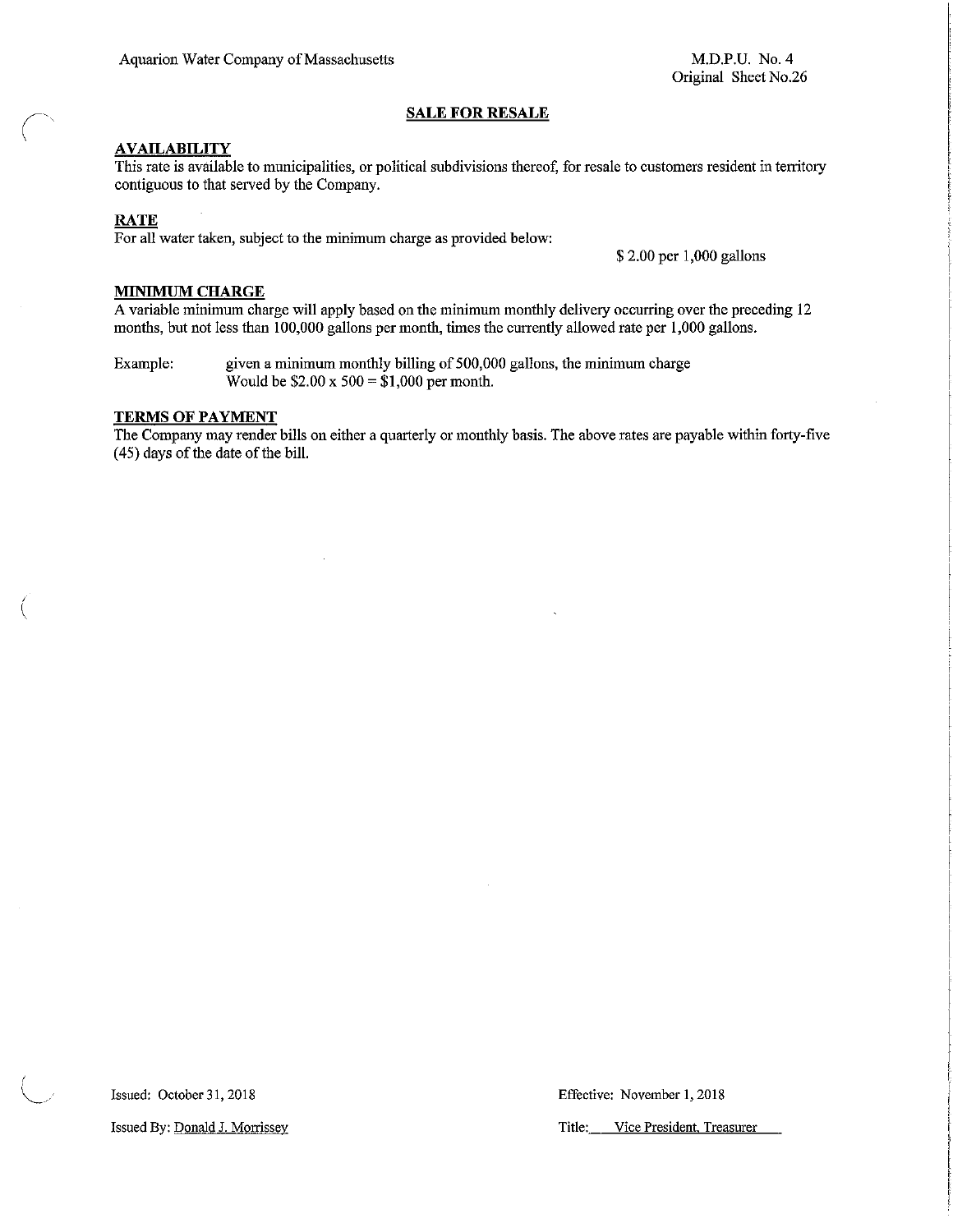Aquarion Water Company of Massachusetts

*(-* \

 $\big($ 

I  $\smile$ 

M.D.P.U. No.4 Original Sheet No.27

#### **NUSCELLANEOUSCHARGES**

| Drought Conditions                                |          |
|---------------------------------------------------|----------|
| Termination and Restoration Fee – Business Hours* | \$65.00  |
| Termination and Restoration Fee – After Hours     | \$392.00 |

\*Normal business hours are Monday through Friday, 8 am to 4 pm.

System Development Charge ("SDC")

| Meter          | Capacity   | Ratio to 5/8" | Fee      |
|----------------|------------|---------------|----------|
| Size**         | <b>GPM</b> | Meter         |          |
| 5/8"           | 20         | 1.00          | \$640    |
| 3/4"           | 30         | 1.50          | \$960    |
| 122            | 50         | 2.50          | \$1,600  |
| $1\frac{1}{2}$ | 100        | 5.00          | \$3,200  |
| $2$ "          | 160        | 8.00          | \$5,120  |
| 3"             | 320        | 16.00         | \$10,240 |
| 4"             | 500        | 25.00         | \$16,000 |

**\*SDC is determined on a case by case basis for meter sizes greater than 4".** 

#### Mitigation Fee for the Water Balance Program'

A Water Balance Mitigation Fee will be charged to applicants associated with projects that are subject to the Water Balance Program, and who have not elected the Applicant Directed Conservation option or the Supplemental Water Supply Source option (as described in the Water Balance Program application) to comply with the Water Balance Program. Applications for new or expanded water usage with an estimated average daily water demand less than 10,000 gallons per day ("GPO"), shall be charged a Water Balance Mitigation Fee rate of\$10 per GPO. For new or expanded water usage equal to or greater than 10,000 GPO, the Water Balance Mitigation Fee rate will be determined by the Company based on the costs of completing water conservation work and the amount of gallons saved associated with said conservation work. In such cases, the Water Balance Mitigation Fee rate will be calculated and determined based on the sum of the actual costs incurred by the Company for completing water conservation work divided by the gallons saved associated with that work (\$/GPO). For new or expanded water usage equal to or greater than 10,000 GPO, the Water Balance Mitigation Fee rate may change from time to time based on the actual costs incurred by the Company and the water conservation gallons saved.

Issued: October 31,2018 **Effective: November 1, 2018** 

**Issued By: Donald J. Morrissey <b>Title:** Vice President, Treasurer

<sup>1</sup> Refer to the Water Balance Program application form for more detailed information about the Water Balance Program.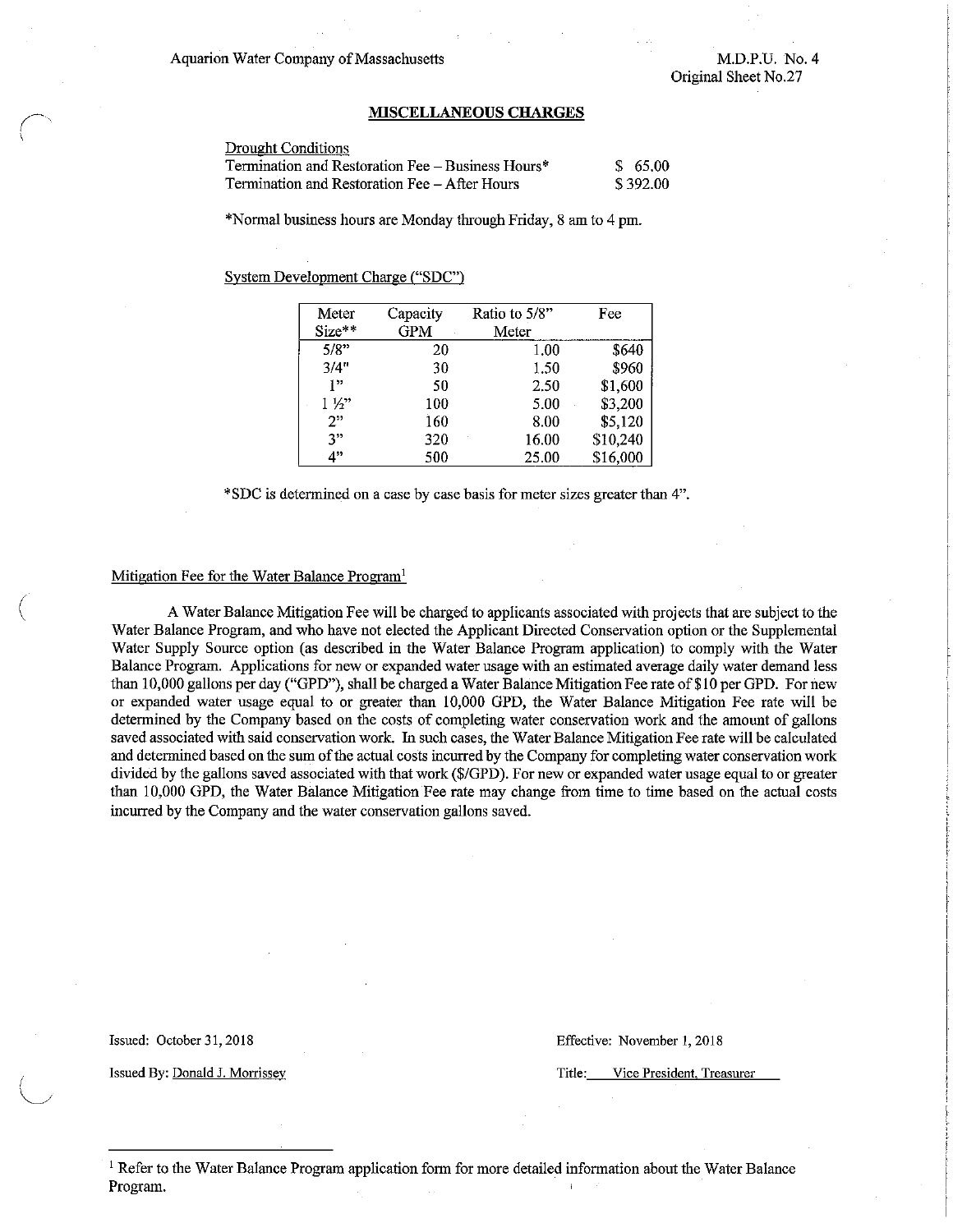### **OTHER SERVICES**

### **AVAILABILITY**

This rate is available to all classes of customers located on the mains of the Company Subject to the Rules and Regulations of the Company.

| Frozen Meters                                           |    | Actual Cost of Meter |  |
|---------------------------------------------------------|----|----------------------|--|
| Meter Test Fees 1" and less                             | S  | 50.00                |  |
| Larger than 1"                                          | \$ | 75.00                |  |
| Return Check Fee                                        | \$ | 20.00                |  |
| Seasonal Meter Set & Turn On Fee                        | S  | 65.00                |  |
| Seasonal Meter Removal Fee & Turn Off Fee               | S  | 65.00                |  |
| Turn-on Fee – Business Hours                            | S  | 65.00                |  |
| After Hours Callout                                     | S  | 392.00               |  |
| Non-Payment Reconnect - Business Hours                  |    | 65.00                |  |
| Non-Payment Reconnect – After Hours                     |    | 392.00               |  |
| Theft of Service                                        | S  | 1,000.00             |  |
| (or triple the amount of damages which ever is greater) |    |                      |  |
| Cross Connection – One Device Testing                   |    | 75.00                |  |
| <b>Each Additional</b>                                  |    | 35.00                |  |

### **TERMS OF PAYMENT**

(

The Company may render bills on either a quarterly or monthly basis. The above rates are payable within forty-five (45) days of the date of the bill.

**Issued By: Donald J. Morrissey Community Community Community Community Community Community Community Community Community Community Community Community Community Community Community Community Community Community Community**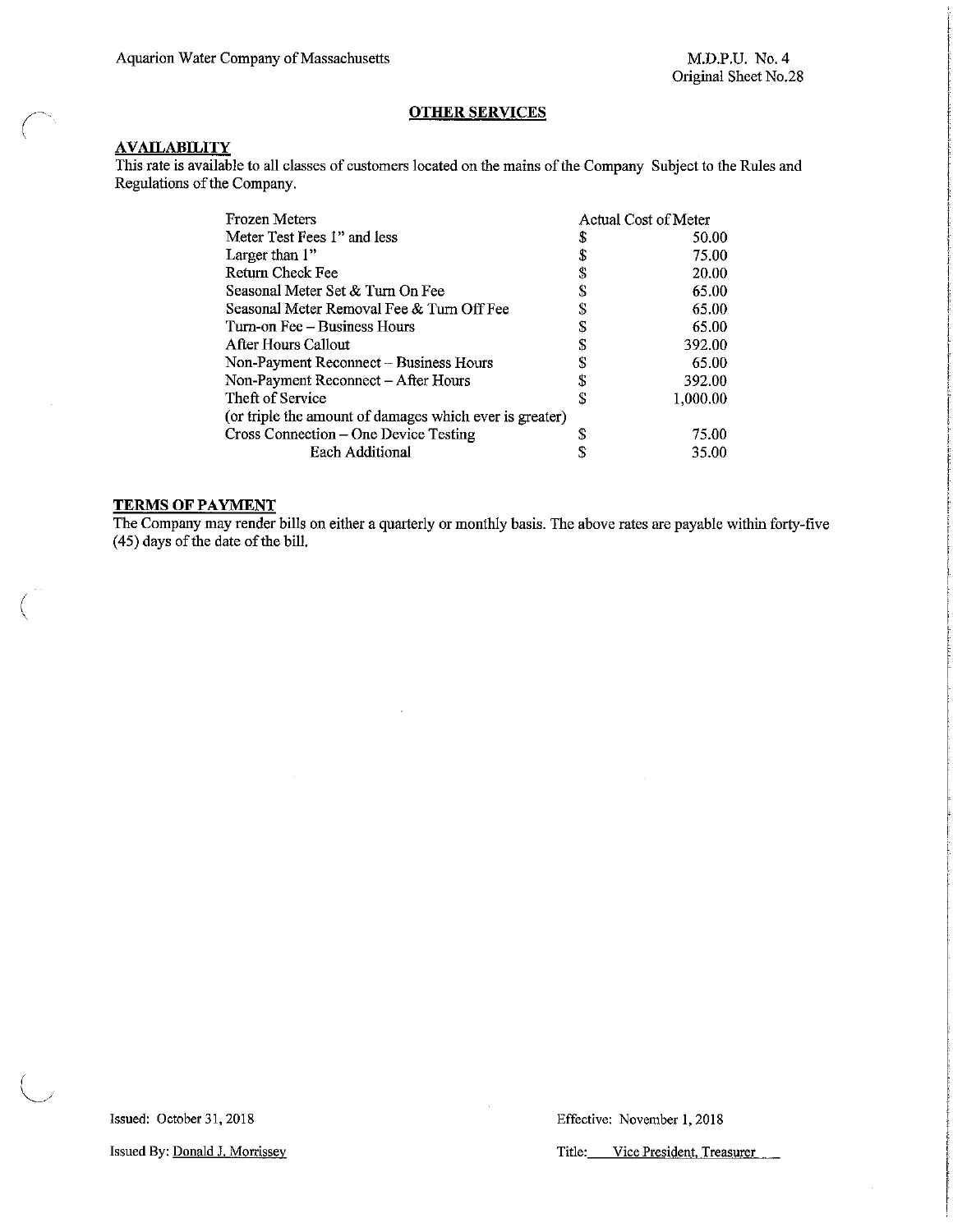The following surcharges are applicable to all metered customers located in the following towns on the mains of the Company within the Company's franchise area: Cohasset, (North Cohasset), Hingham, Hull and Norwell.

### **SURCHARGE**

~-

(

|                                                                                     | Service Charge |             |          |
|-------------------------------------------------------------------------------------|----------------|-------------|----------|
| Size of Meter                                                                       | Per Month      | Per Quarter |          |
| 5/8"                                                                                | \$10.32        | \$30.96     |          |
| 3/4"                                                                                | \$15.70        | \$47.10     |          |
| 1"                                                                                  | \$25.20        | \$75.60     |          |
| 11/2"                                                                               | \$49.20        | \$147.60    |          |
| 2"                                                                                  | \$78.00        | \$234.00    |          |
| 3"                                                                                  | \$145.00       | \$435.00    |          |
| 4"                                                                                  | \$240.30       | \$720.90    |          |
| 6"                                                                                  | \$479.60       | \$1,438.80  |          |
| $\mathbf{R}^{11}$                                                                   | \$766.90       | \$2,300.70  |          |
| Consumption Charge per 100 cubic feet for Water Treatment Facility Lease            |                |             | \$0.9524 |
| Consumption Charge per 100 cubic feet for Water Treatment Operation and Maintenance |                |             | \$1.0639 |

### **TERMS OF PAYMENT**

The Company may render bills on either a quarterly or monthly basis. The above rates are payable within forty-five (45) days of the date of the bills.

Issued: October 31,2018 **Effective: November 1, 2018**